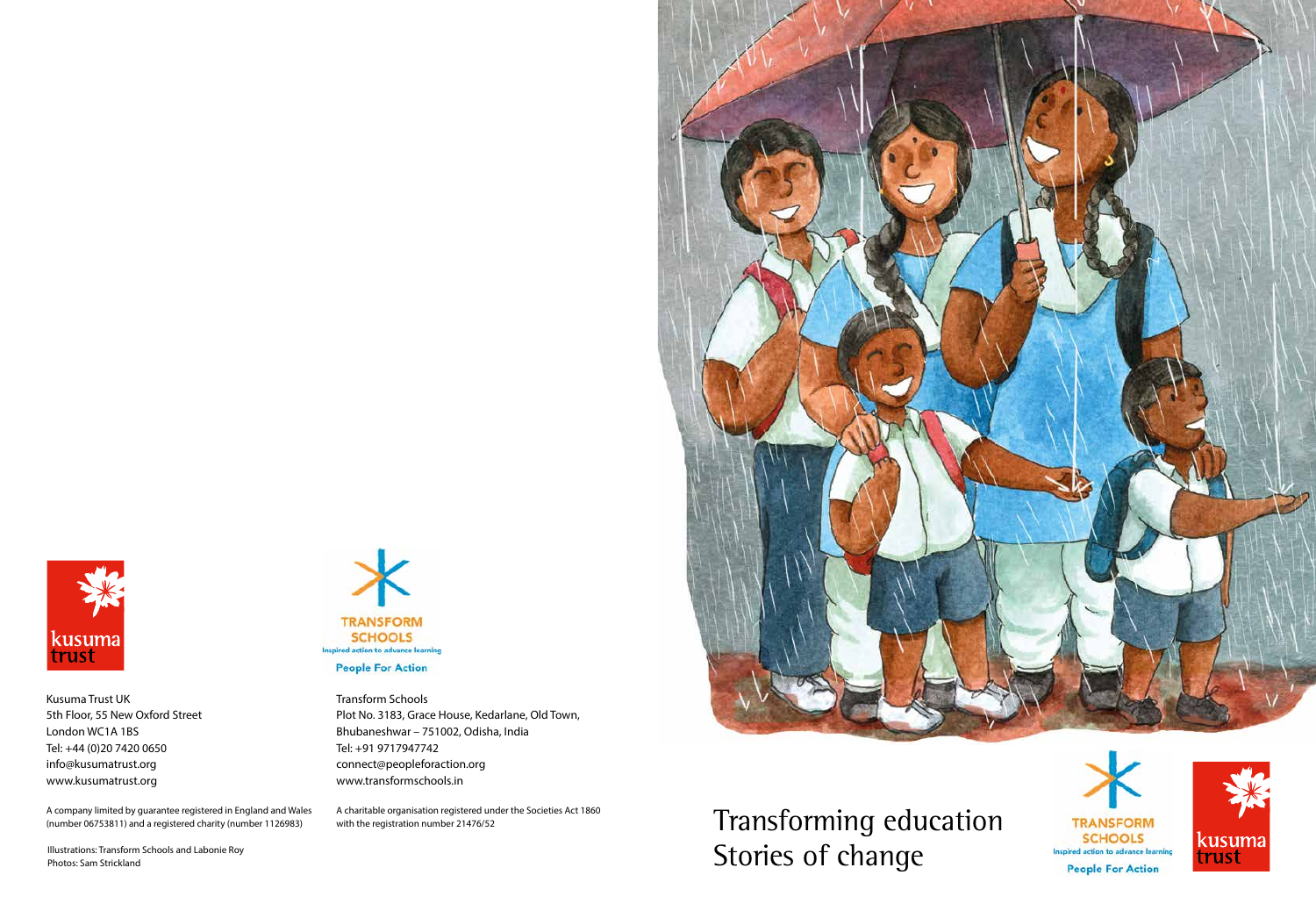# **Contents**

| Forewords                                               | 3, 4 |
|---------------------------------------------------------|------|
| Beyond the textbook                                     | 6    |
| Together we can                                         | 8    |
| Complex problems,<br>simple solutions                   | 10   |
| Making a song and dance<br>of learning                  | 12   |
| Collaboration is key                                    | 14   |
| Learning improvement<br>programmes make<br>a difference | 16   |
| Seeing is believing in<br>Science lessons               | 18   |
| Bringing Maths to life                                  | 20   |
| Acknowledgements                                        | 2.2. |

# Foreword



**Transform Schools' work\* is the result of almost a decade long journey.** As with most

journeys, we have experienced some challenges, alongside many successes, and learnt lots of lessons. We learnt that there is not only an immense need but also boundless scope to improve education outcomes at the secondary level in India. We also learnt that we are not alone in moving towards this goal. Despite the challenges, we found that there is enormous support from several quarters – researchers, practitioners and State governments across India, and our board, advisors, donors and partners closer to home. We are indeed thankful for all of it,

and acknowledge that it would not have been possible to travel this far without it.

| End-of-programme evaluation |    |
|-----------------------------|----|
| of the Kusuma Schools       |    |
| Partnership Initiative      | 24 |
|                             |    |
| Appendix:                   |    |
| evaluation studies          | 47 |
|                             |    |

While the challenges, successes, failures and support have ebbed and flowed, the efforts that teachers and children make daily have remained constant. These students and teachers are the force behind our inspired action to advance learning. Hearing from them is what keeps us going, and what better occasion than this to share these stories with you all.

We have gathered these stories during our journey working with generous support from Kusuma Trust UK. I am confident these stories will inspire you too. You must join us in unlocking and realising the tremendous potential of the government schools of India, and this introduction might just be the first step towards doing that.

Pankaj V Sharma Executive Director, Transform Schools, People for Action

"We learnt that there is not only an immense need but also boundless scope to improve education outcomes at the secondary level in India."



\* Transform Schools is continuing to build on the work of the Kusuma Foundation in India. In 2019, the core team of Kusuma Foundation started its journey as a new independent organisation – Transform Schools, People for Action.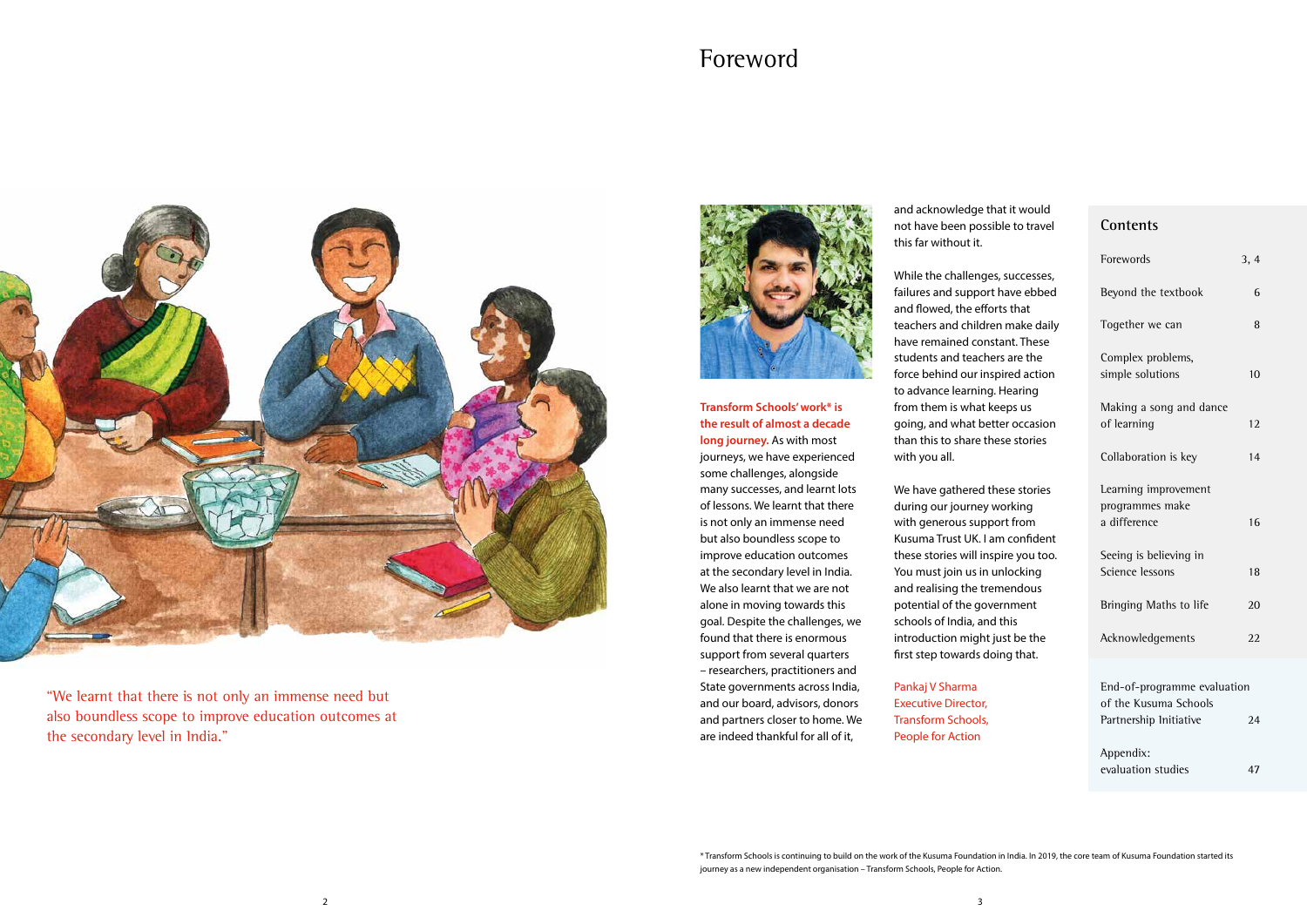# Foreword



**We firmly believe that education can transform lives. It's why we're proud to support Transform Schools, as they take the vital improvement work we initiated from strength to strength.**

We've been supporting education projects in India for well over a decade, so that more young people can receive a quality education – especially those who are the most difficult to reach. The initiatives we've supported have grown in size and sophistication. Working with local partners, we've funded scholarship schemes, an accelerated learning programme, and several innovative teaching

"Research has always been central to our approach, so that we can clearly understand what works and what does not."

projects. As we intensified our efforts to reach as many young people as possible, Kusuma Foundation, our grant-making partner in India, moved from funding individual projects to implementing large-scale programmes – and thus began the Kusuma Schools Partnership Initiative in 2013. The initiative worked with 50 schools in Hardoi and Sambalpur\* to improve their facilities, educational resources, teaching practices and, ultimately, student attainment.

By working in partnership with schools, Kusuma Foundation was able to develop a sustainable model that could be adopted by State governments, bringing about widespread and lasting change. By 2018, the initiative had reached more than 78,000 schools and nearly 2 million students and teachers.

Research has always been central to our approach, so that we can clearly understand what works

and what does not. The evaluation of our work with government secondary schools identified both challenges and great successes. Overall, we've learnt that these programmes both improve young people's learning, in all subjects, and have a positive effect on the way schools operate. It has encouraged us to share the experience, as we hope the benefit of these programmes can reach more pupils, teachers, schools and communities across India.

After nearly 10 years' working closely together, in 2018 the core Kusuma Foundation team in India began their journey as a new independent organisation – Transform Schools. This book illustrates the journey we have been on together, our learnings and our experiences. We hope these stories inspire you.

Soma Pujari, Co-founder and Executive Trustee, Kusuma Trust Anurag Dikshit, Co-founder and Chair, Kusuma Trust



\* KSPI schools in Sambalpur were randomly selected, KSPI schools in Hardoi were mostly low performing schools and therefore the two should not be compared directly against each other.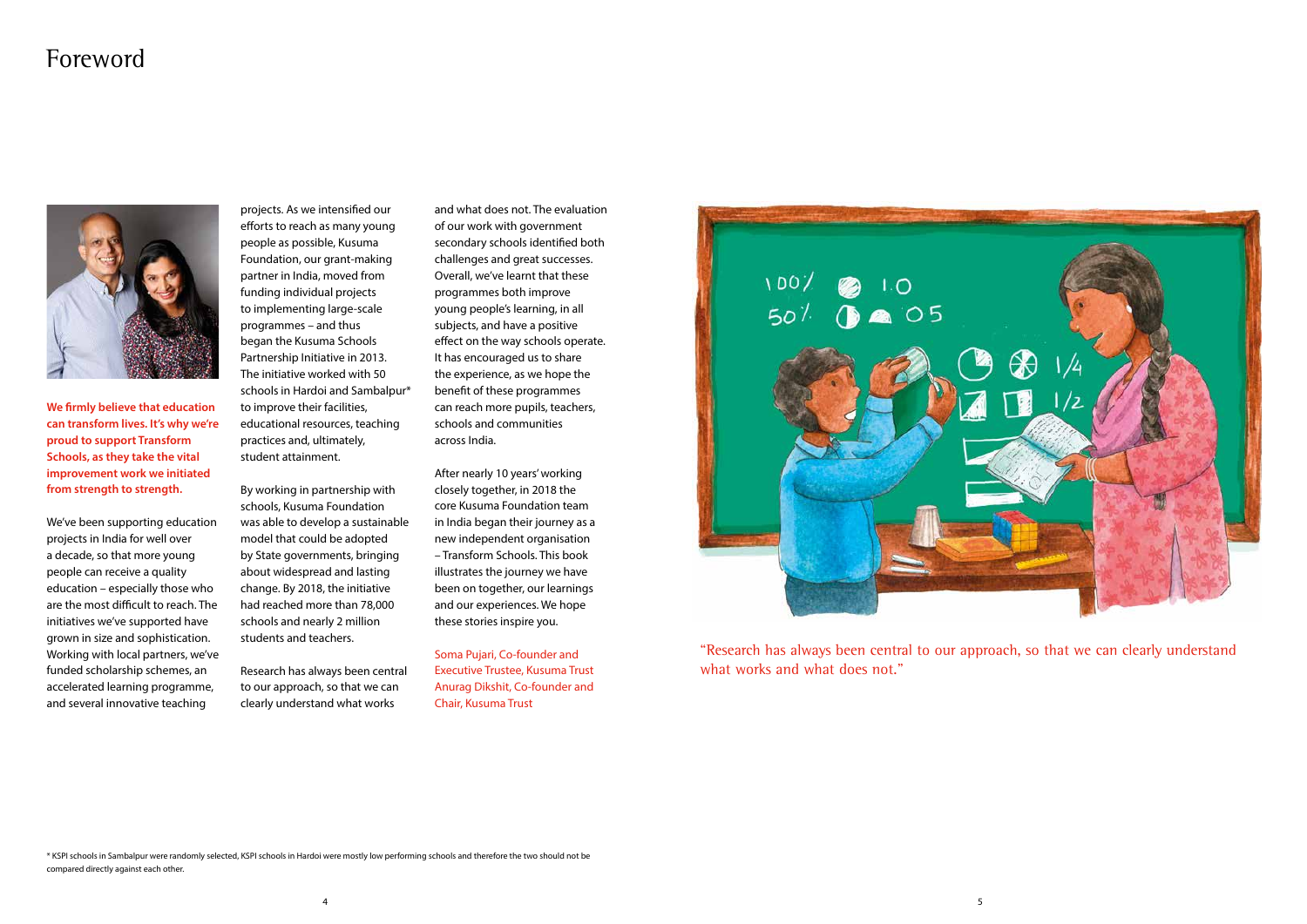

# Beyond the textbook

How a teacher in the remote tribal district of Sambalpur, Odisha, uses local resources to transform teaching and learning.

### **Ms Rukmini Pradhan is a Science teacher at Kisinda High School in Sambalpur,**

**Odisha.** In a remote area, surrounded by dense forests and agricultural farms, the school provides education to first generation learners from the Oraon, Kisan and Sabar tribes. Like most schools in remote districts of India, Kisinda High School lacked basic infrastructure. There was a shortage of classrooms, and no Science laboratory or library. Most of Ms Pradhan's students were not at their class appropriate learning levels. They were struggling to grasp concepts being taught in their Science classes. Without any

audiovisual aids or a proper laboratory, it was difficult for Ms Pradhan to explain basic scientific concepts.

Fortunately for her students, the school began working with Kusuma. Ms Pradhan took a teachers' training programme, which transformed the way she approached Science teaching. "I learnt the use of innovative and experiential learning methods using local resources to aid teaching," she says. "The school also received Kusuma's support to develop a functional Science and Information Communication Technology laboratory which provided a great impetus to student learning."

- An effective teachers' training programme transformed the way lessons were approached at Kisinda High School.
- Classroom activities were based around children's traditions, culture and environment.
- The school's teacher won an award for her teaching practice and went on to train other teachers.

To find out how Transform Schools is continuing to help improve teaching, visit www.transformschools.in

> "While students were happy to share their traditional knowledge, I helped them relate it to their textbook lessons."

**Ms Pradhan designed experiential learning activities that relate to her students' culture, traditions and environment.** "I realised that the biodiversity around my school is one of the best laboratories to learn Science," she says. "I believe my students and their families living in the forest for generations have a treasure of knowledge, which would allow sustainable use of natural resources. I call it Science for sustainability."

There was a huge transformation in Ms Pradhan's teaching

style. To explain the concepts of environmental sustainability, she divided her students into small groups for learning trips to farms and forests. She used their existing knowledge, such as crop rotation, bio-composting, cultivation and use of various plant species. "While students were happy to share their traditional knowledge, I helped them relate it to their textbook lessons. This not only broke the monotony of rote learning in the classroom but also encouraged students to relate their textbook learning to larger issues of environmental sustainability, such

as depletion of natural resources and conservation of forests around them," says Ms Pradhan.

Ms Pradhan's teaching methods soon received positive attention both within Sambalpur and in other districts. She has been awarded for her 'Good Teaching Practices' in the Kusumasupported 'Quality Circle Meeting' (a community of good practice) and gained first position in the Science category 2017-2018. She was selected as a District Level Science trainer to train other teachers on effective teaching and remediation programmes.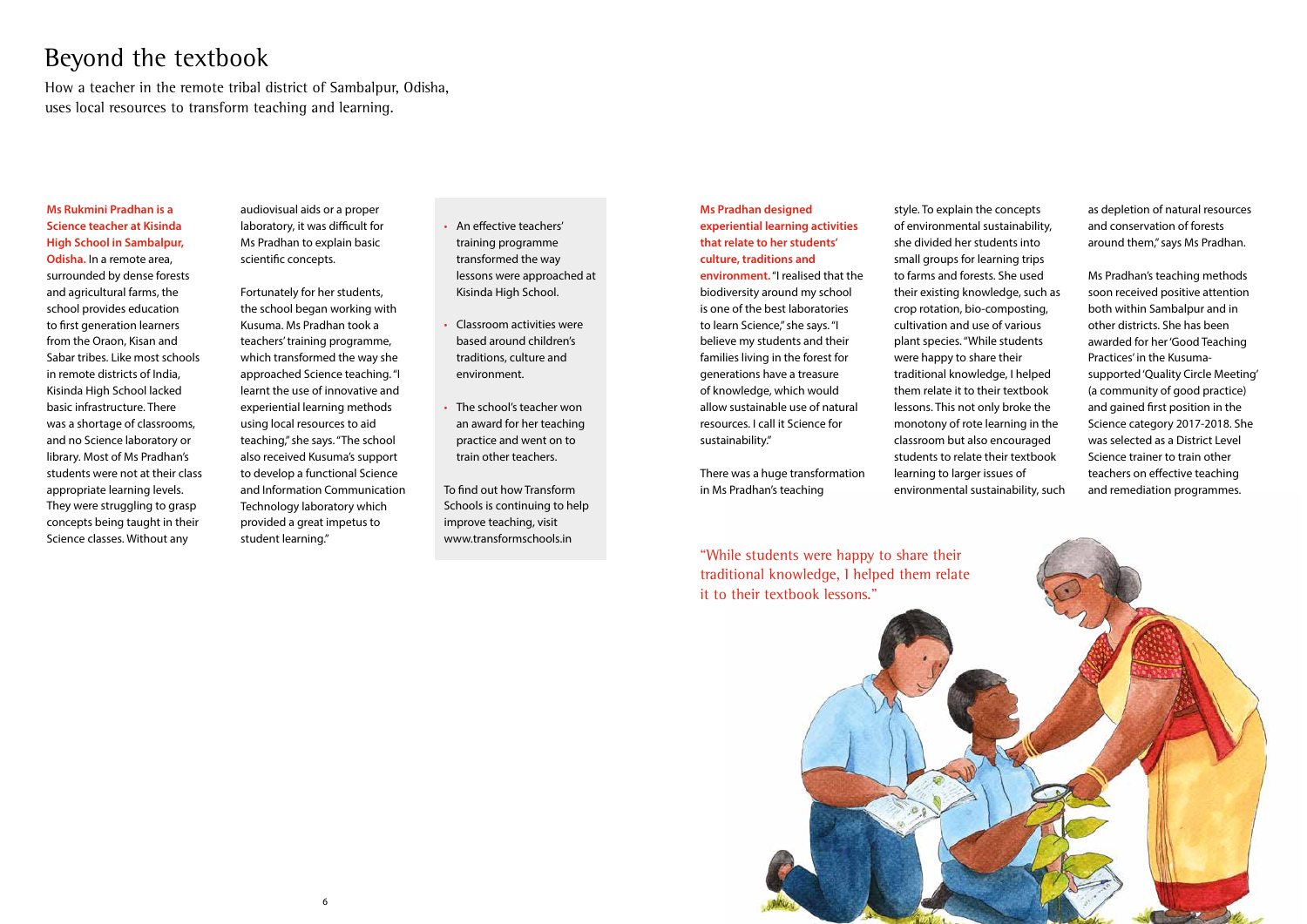

# Together we can

How the local community in Hardoi, Uttar Pradesh, came together to ensure quality education for children.

**It takes a long bumpy ride through remote rural areas of Uttar Pradesh to reach Baheria, a government secondary school in the Hardoi District.** When the school was built, it was just a basic structure with no running water, electricity or support staff. The State government could only allocate one teacher to the school, Ms Rajeshwari. She was also the Head Teacher and responsible for teaching 66 students in Classes 9 and 10.

"It was very challenging for me to run a newly established school alone, but fortunately the local community and the School Management and Development Committee (SMDC) in the area was very supportive," says Ms Rajeshwari.

After the school building was built, a group of villagers had

come together to ensure that their children received a quality education. They decided to follow up with the State government and district administration and get an electricity connection for the school.

Mr Munnu Lal Pandey, a retired government employee and a farmer, was as at the forefront of the efforts to get a school in the Baheria area, and has been one of the active SMDC members. He credits Kusuma-supported training for the effective approach adopted by the SMDC to improve the quality of education. "They trained us on school standards, school planning and academic monitoring, using participatory methods and simple tools," he says. "Through their annual planning process we came to appreciate the importance of collaborations to address barriers to school improvement."

**Based on their plans, the SMDC members began working towards getting electricity for the school.** After a lot of liaising with the relevant departments, the school finally got an electricity connection. However, since the area suffers from regular power

cuts, a diesel generator had to be installed. Mr Pandey offered to pay for running it so the students' learning wasn't disrupted.

After regular follow-ups with the Education Department, the SMDC also managed to get funding from the central government scheme and drill a bore well in the school grounds. SMDC members also support the Head Teacher in dayto-day management and general upkeep by sharing responsibilities such as opening the school, making sure it is cleaned and managing small repairs using SMDC funds.

"Kusuma supported an accelerated learning programme to address learning gaps amongst Class 9 students for over two years," says Ms Rajeshwari. "This directly helped in improving the performance of students. The pass percentage for Maths has increased from 60% to 68.8% in just one year. I am able to manage the school and teach students within the limited resources only

"I am able to manage the school and teach students within the limited resources only because of the active engagement of the SMDC members and support from the wider community."



- One teacher was responsible for teaching 66 students in Classes 9 and 10 at the Baheria government secondary school.
- The accelerated learning programme addressed learning gaps in Class 9 students.
- The pass percentage for Maths increased by almost 10% in one year.

To find out how Transform Schools is continuing this work, visit www.transformschools.in

because of the active engagement of the SMDC members and support from the wider community. Our aim is to have more subject teachers appointed for the school."

The SDMC has been asking the Chief Minister's office to allocate more teachers to the school. They are positive that their efforts will mean the government takes action soon.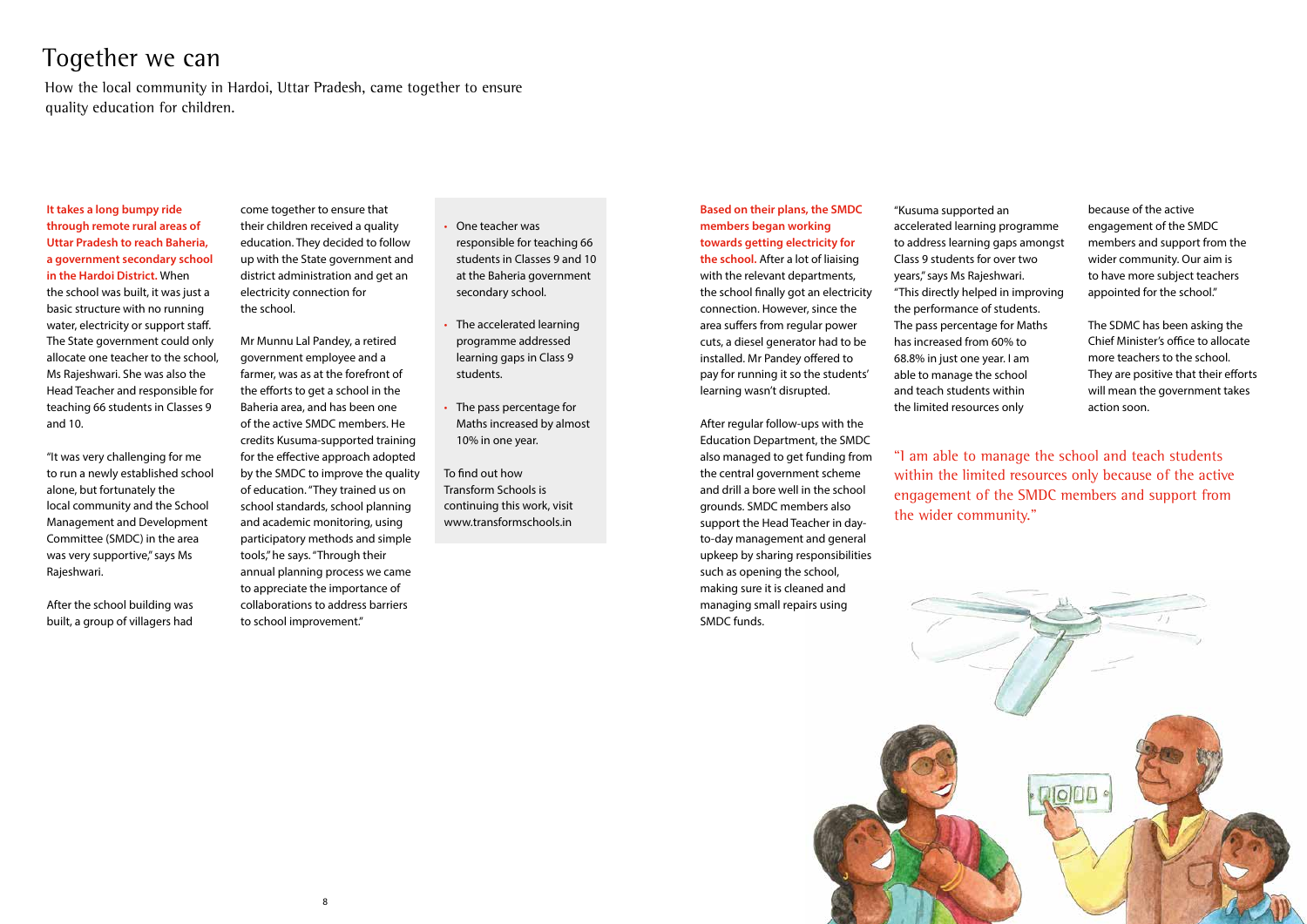

# Complex problems, simple solutions

How the School Management and Development Committee of a village school in Odisha successfully tackled absenteeism.

**Thirteen-year-old Kulamani Bhoi has a clear career goal – to get a government job. The first step towards it is to complete his secondary education. To get to school each day, Kulamani has an hour-long bicycle ride on a mud path, through a jungle filled with wild elephants and sloth bears.** "It gets worse during monsoon season when there is not even a proper path to reach school," says Kulamani. "I make my way through muddy puddles and slippery rocks. Sometimes my books get wet, and of course there is the fear of wild animals. Often I have to miss school on such days."

Mallik, the school's Head Teacher. "Absenteeism is one of our major challenges which gets worse during monsoons." According to Mr Mallik, there are various other factors preventing children from going to school, such as poverty. Most students need to work with their parents to supplement their family's income. Some girls are forced to stay at home to take care of their siblings while their parents go out to work. Illnesses, especially malaria, are common in the region. Getting a midday meal motivates children to attend school but by Class 9 even that incentive stops.<sup>1</sup>

Many other students studying in Government Upgraded High School, Mahulpali, have to deal with similar obstacles to Kulamani.

"Most students of our school live in tribal hamlets which lie deep in the forest and come from low income families," says Mr Arakshita

"Student absenteeism was one of the key issues on my mind, when I was attending Head Teacher professional development training supported by Kusuma," says Mr Mallik. During the training, he was inspired and given the tools to engage with the School Management and Development Committee (SMDC)<sup>2</sup> to address these problems.

# **The SMDC set a target to increase the average student attendance from 65% to**

<sup>1</sup> The Midday Meal Scheme is a Government of India programme, under which students in primary and upper primary Classes (until Class 8) in government schools get free lunch on working days

<sup>2</sup> The SMDC comprises of the Head Teacher, elected representatives of the village panchayat (council), parents, representatives of the marginalised communities, and teachers

**95%.** The members decided to reach out to the children's parents and educate them on the importance of attending school regularly. They also wanted to discuss ways in which parents can offer support. They developed a plan to have meetings in each village, where SMDC members highlighted the learning gaps that result from children missing school

frequently. They motivated parents to send their children to school by sharing examples of people from their own communities who had improved their socio-economic situation through education. At the end of the meeting, parents signed a pledge to commit to fulfilling their responsibilities. Within the school, members of the Student Cabinet were assigned the role of motivating and supporting students with a history of missing school.

"Working together with the School Management and Development Committee shows that collaborative efforts and creative thinking can solve problems."

- Many Mahulpali High School students were missing school to work or take care of family.
- The School Management and Development Committee educated parents on the importance of attending school regularly.
- Absenteeism reduced and the school recorded regular 80% attendance.

To find out how Transform Schools is continuing this work, visit www.transformschools.in

"We are aware that we will have to continue multiple cycles of home visits and phone calls to check absenteeism," says Mr Mallik. "Working together with the SMDC shows that collaborative efforts and creative thinking can solve problems."

As a result of the attendance drive, absenteeism in the school reduced. It often records 80% attendance. The SMDC was also successful in retaining 12 students at risk of dropping out.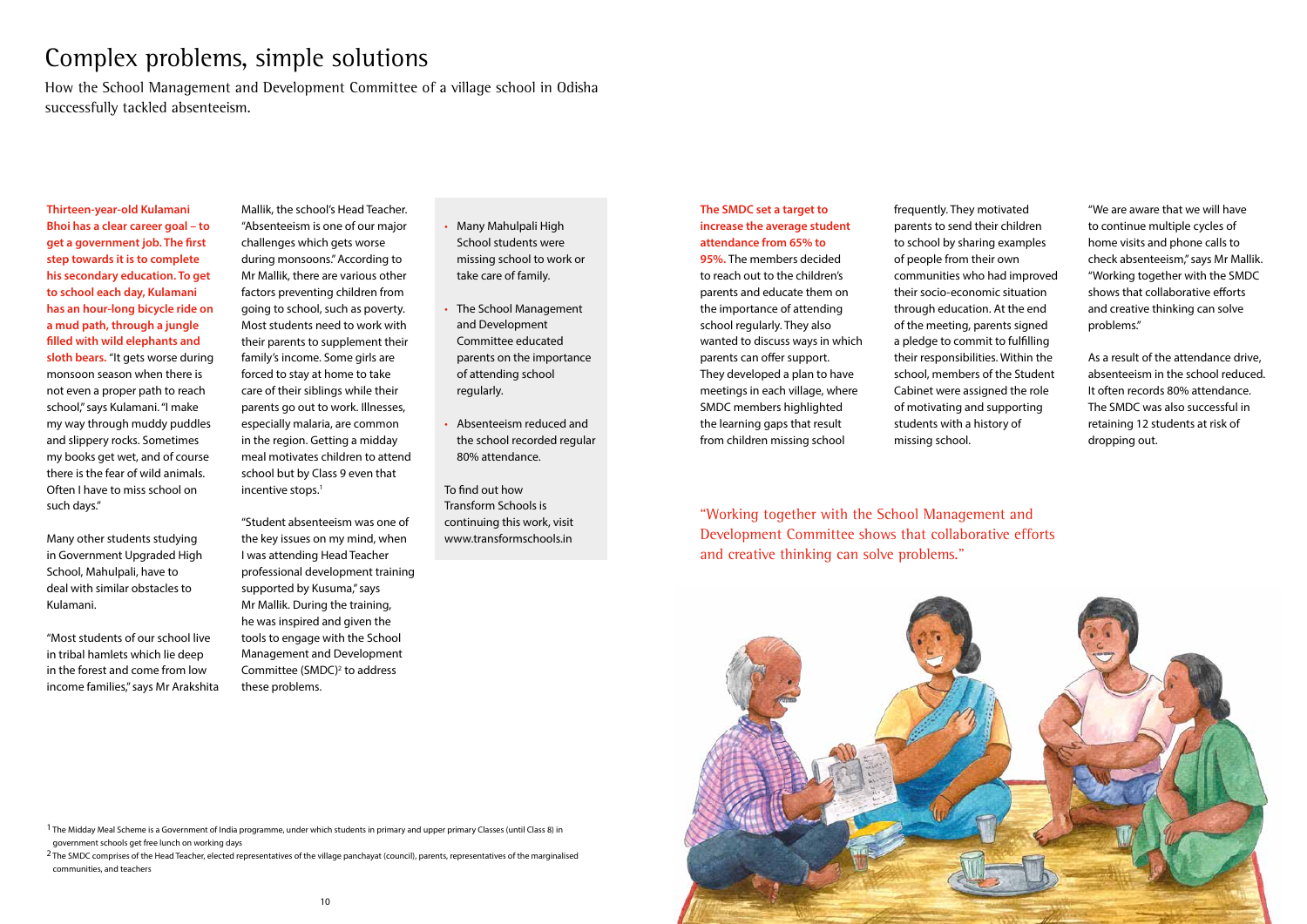# Making a song and dance of learning

How a language teacher is transforming his Class 9 students' experience of learning English.

**"I know it is very important to learn English to get a good job and be successful in life," says Simran, a Class 9 student at Shree Dev Darbar Ashram Inter College in Hardoi. "But I used to be terrified of the language." Most of Simran's classmates share her feelings.**

"My students are mainly first generation English learners," says Mr Fareed Ahmed, their teacher. "The language is foreign in a real sense as they have little opportunity to hear conversational English or practise their language competencies. They begin learning English from Class 3, but even after reaching Class 9, most of them do not know the English alphabet, have limited vocabulary and almost no understanding of grammar rules. Only a few of them are equipped to deal with the Class 9 syllabus."

However, for the last few years, Mr Ahmed has been able to facilitate a change in his students' experience of learning English, with support from Kusuma. Transform Schools has developed the Transform learning programme that focuses on bridging students' learning gaps

in key subjects, through less than 200 hours of teaching, which is undertaken during school hours. The aim is to strengthen their listening, speaking, reading and writing skills. The approach emphasises activity-based learning and allows the students to draw from their own experiences to express, interact and contribute to classroom discussions.

Mr Ahmed's innovative teaching and learning techniques were already popular with his students. Through Kusumasupported effective teaching training workshops, he learnt the phonics approach to teaching English. This helped students identify sounds associated with each letter that forms a word. It's also used to explain how these sounds and spelling patterns correspond. The process helps students recall spellings and become fluent readers.

"As a teacher, I always challenge myself to plan and teach better than before," says Mr Ahmed "I like to use different teaching and learning methods every time to garner higher interest amongst my students. The

### **He helps his students improve their vocabulary using games, which increase in complexity.**

For example, on level 1 he begins with a 'word map' game where he lists an object, for example a tree, and asks students to contribute any word they associate with it. To ensure every student is able to contribute, they are allowed to say the word in Hindi if they do not know it in English. He encourages the class to help the student find its synonyms and spelling. In this way, from the word 'tree' they can learn and comprehend words like leaf, green, branch, fruit and sweet.

Level 2 of the game is called 'toss a word', where a ball is thrown among the students and whoever catches it is encouraged to say any word in English along with its spelling. If the student is unable to give the spelling, the

entire class is encouraged to support them.

This leads to the next level of the game, where Mr Ahmed has adapted Antakshari, a popular game in India that involves recalling and singing songs. In his version of Antakshari, students are divided into groups and the teacher gives them a word. The first group is asked to recall a new word beginning with the last letter of the first word. The next group picks up the last letter from the second word and so on.

To improve participation of the students with weaker English language abilities and build their confidence, Mr Ahmed has developed a unique point system for games and activities. He divides his class into smaller groups of five, with a group

"The trainings really expanded my knowledge, creativity and repertoire of innovative teaching methods. I believe the teaching and classroom management techniques I have gathered and practised can be used to improve learning outcomes in other subjects as well."

- Few Class 9 students at the Shree Dev Darbar Ashram Inter College were at the appropriate learning level for English.
- The learning programme focuses on bridging students' learning gaps in key subjects, through less than 200 hours of teaching. This has been scaled in four States by Transform Schools.
- The school's teacher received an award for 'Innovative Teaching Methods' from the District Education Officer.

To find out how Transform Schools is building on this success, visit www.transformschools.in

leader who has better English skills. The group leader helps their group members in all language activities. However, during the activities, if a group leader answers the question, the group only gets half a point, but if any other member gives answers, they receive one full point. This encourages the weaker group members to speak up in the class and gradually builds their confidence in expressing themselves.

Mr Ahmed's unique teaching style and its impact on student learning has been recognised within and outside the district. He was selected to be part of the expert District Resource Group, set up by Kusuma Foundation to mentor other teachers to improve their teaching effectiveness. He received an award for 'Innovative Teaching Methods' from the District Education Officer.



trainings really expanded my knowledge, creativity and repertoire of innovative teaching methods. I believe the teaching and classroom management techniques I have gathered and practised can be used to improve learning outcomes in other subjects as well."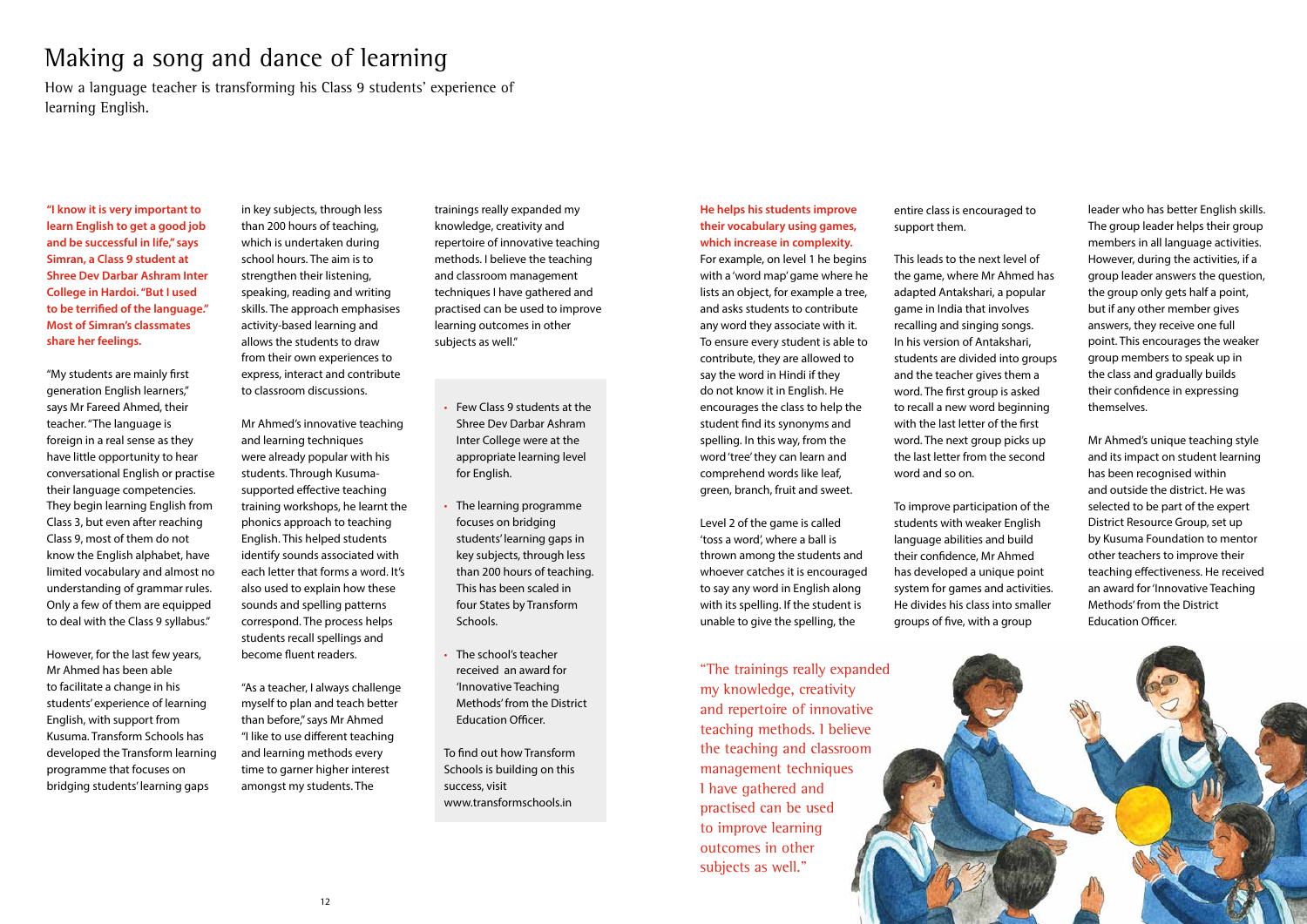

# Collaboration is key

This government school in Ghaziabad, Uttar Pradesh, is using innovative fundraising to tackle access and resource issues.

# **Geeta and Megha are best friends. They are both 15 years old and study at the same government school in Class**

**10.** They share many things in common, including the fact that they both belong to single parent households. Having lost their fathers very early in life, their mothers are now sole breadwinners, working as farm labourers.

Geeta and Megha are conscious that education is their only means to break away from the cycle of poverty, but their situation demands that they help their mothers with household chores before and after school. Their mornings at home are busy, often delaying their three and a half kilometre walk, on a lonely road through tall sugarcane farms, to the Noorpur government high school. Demotivated, they were often missing school or arriving late. Long distances between home and school, without reliable transport, is a common challenge

for students in rural India, leading to low enrolment, absenteeism and low academic performance. For adolescent girls, there's the additional challenge of ensuring personal safety.

Fortunately for Geeta and Megha, things changed this year as their School Management and Development Committee<sup>3</sup> (SMDC) decided to build a bicycle bank and run a student engagement campaign to help students like them.

"We had heard about book banks where schools loaned textbooks and reference materials to students who could not afford them," says Head Teacher Ms Sushma. "I thought why should we not have a bicycle bank on similar lines, which could help students like Geeta and Megha? I spoke with one of my relatives and asked her if she would be willing to donate a bicycle to a needy student. She readily agreed."

**This was the first step to asking individual donors and institutions to donate resources to the school.** Along with bicycles, soon the students gained access to a computer, projector and several library books. The SMDC also managed to get some good furniture from a large private school in the district, which was going to be thrown away. Ms Sushma carefully maintained a record of each donation and contribution received.

 $3$  The SMDC is comprised of the Head Teacher, elected representatives of the village panchayat (council), parents, representatives of the marginalised communities and teachers.

Ms Sushma emphasised the importance of collaboration for driving school standards. Under her leadership, the school also initiated a campaign to increase student enrolment as part of their annual plan. The SMDC engaged stakeholders like the head of the local governing body (the village 'panchayat'), organised school visits for prospective students and held home visits to engage with parents. As a result, the enrolment for Class 9 and10 students increased from 40 students in previous years to 103 in 2018-2019.

The innovative initiative sent a positive message to the community. Parents now felt a sense of responsibility to ensure that their children would not miss school often and receive a quality education. Students were

"We were ecstatic when we heard that we were getting a bicycle… My mother says I must value the support the school has given me and study sincerely."

- The Head Teacher at the Noorpur government high school asked individual donors and institutions to donate resources to her school.
- The school benefited from a computer, projector, library books and new furniture.
- They also campaigned to increase student enrolment – Class 9 and 10 increased from 40 in previous years to 103 in 2018-2019.

To find out how Transform Schools is continuing this work, visit www.transformschools.in

thrilled to get access to bicycles, computers and projectors. "We were ecstatic when we heard that we were getting a bicycle," says Geeta standing by her bicycle with Megha. "We travel together on the bicycle. My mother says I must value the support the school has given me and study sincerely."

Ms Sushma was a part of the school management trainings organised by the State Education Department of Uttar Pradesh with technical support from Kusuma. The trainings focused on strengthening agency of the Head Teachers and SMDCs to impact school development.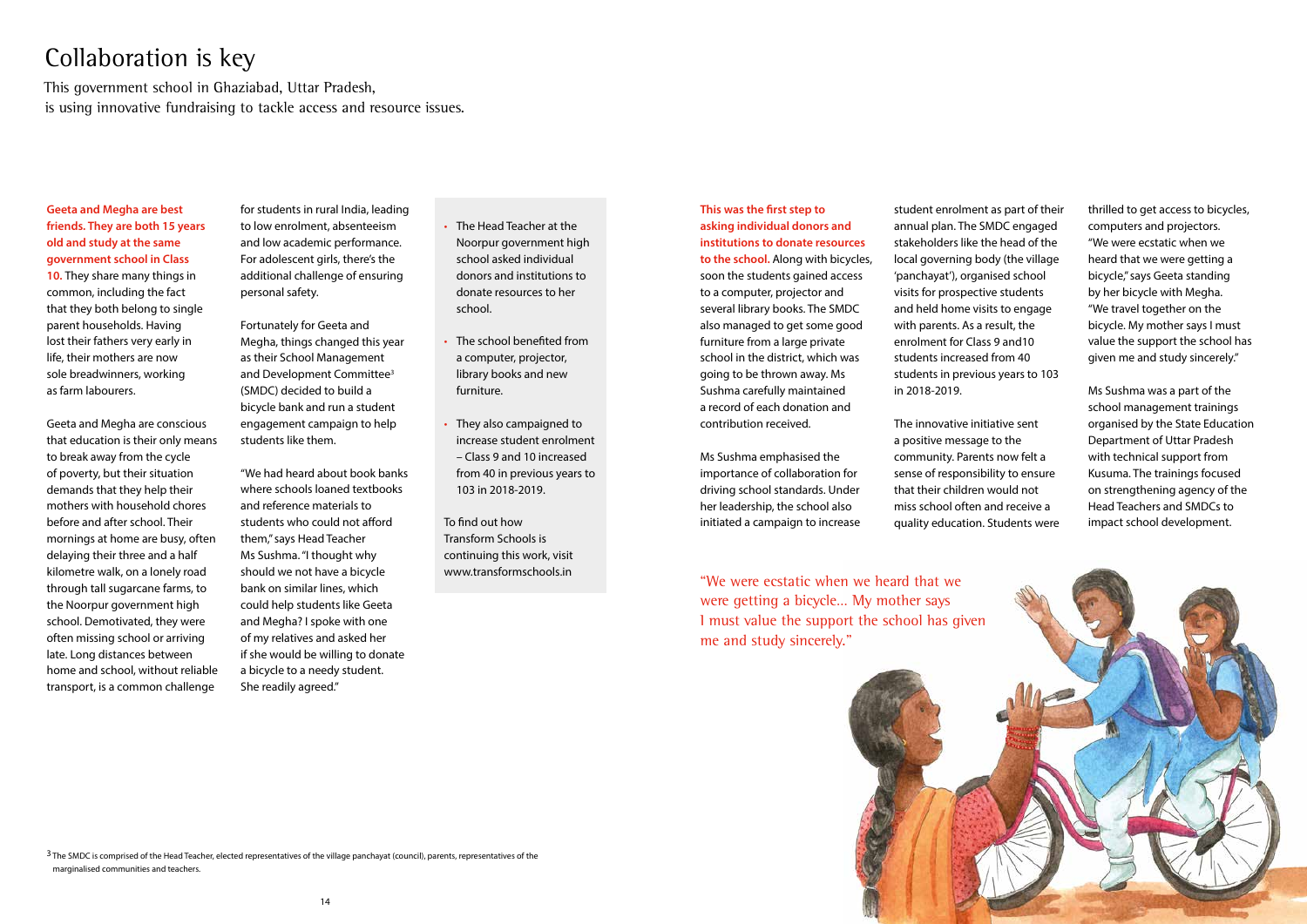

# Learning improvement programmes make a difference

How a government high school in Kurauni village, Uttar Pradesh, achieved a 100% pass rate in Class 10.

**Kurauni in Uttar Pradesh is less than 20 kilometres from the State capital of Lucknow, but after turning from the State highway towards Kurauni, the landscape changes from urban to rural.** The government high school has a staff of five teachers and a Head Teacher. It caters for children of farm labourers, vegetable vendors, snake charmers, and unskilled workers.

"Most of our students have to work to support their family income," says Dr Anjum Tahir, the school's Head Teacher. "Finding the next meal is the highest priority for the families."

"When students come to our school in Class 9, most of them cannot do basic addition and subtraction, and struggle to deal with the Class 9 syllabus in other subjects including English and Hindi," says Ms Sapna Upadhyay, one of the teachers at the school. "A large amount of our time in the first year is devoted to bringing them to the learning level of Class 9. It is a difficult task given varied learning levels among children and meagre teaching tools at the school's disposal."

"Most of our students have to work to support their family income ... Finding the next meal is the highest priority for the families."

**Despite these challenges, the school secured a 100% pass rate two years in a row.** "A huge credit for these results goes to Kusumasupported accelerated learning programme and the dedication of our teachers in ensuring its implementation," says Dr Tahir.

The programme helps Class 9 children attain learning levels appropriate for their class in Hindi, English, Maths and Science. Government teachers are trained to deliver the session spanning less than 200 hours, using specially developed teaching and learning resources. The programme was implemented in partnership with the State Education Department of Uttar Pradesh.

"When we first attended the teachers' training programme supported by Kusuma a couple of years ago, we were quite impressed by its design, teaching methods and resources," remembers Ms Smriti, one of the teachers. "We were convinced that our students would benefit from it but were concerned about incorporating it in our teaching schedule which was already filled with competing demands." After much deliberation, the school agreed that two hours every day would be dedicated to implementing the programme.

Ms Upadhyay says: "Teachers benefitted from learning to use group work, peer learning techniques and supplementary

"The methods were activity oriented and kept students engaged and focused. They taught students to approach the same problem in several ways which they found fun."

- The accelerated learning programme helps Class 9 students attain appropriate learning levels in Hindi, English, Maths, and Science. This has now been scaled in multiple States by Transform Schools.
- It uses specially developed teaching and learning resources.
- Students who took part in the programme in Class 9 achieved a 100% pass rate in Class 10.

To find out how Transform Schools is building on this success, visit www.transformschools.in

teaching resources. The best part was the excellent quality of student handbooks – students enjoyed working on them. The methods were activity oriented and kept students engaged and focused. They taught students to approach the same problem in several ways which they found fun. Sometimes students went well beyond the course work allotted for the day, out of sheer fun of the process. Many parents also came to us and appreciated the books that the students were provided with."

Both sets of students who took part in the programme in Class 9 achieved a 100%. Class 9 achieved a 100% pass rate in Class 10.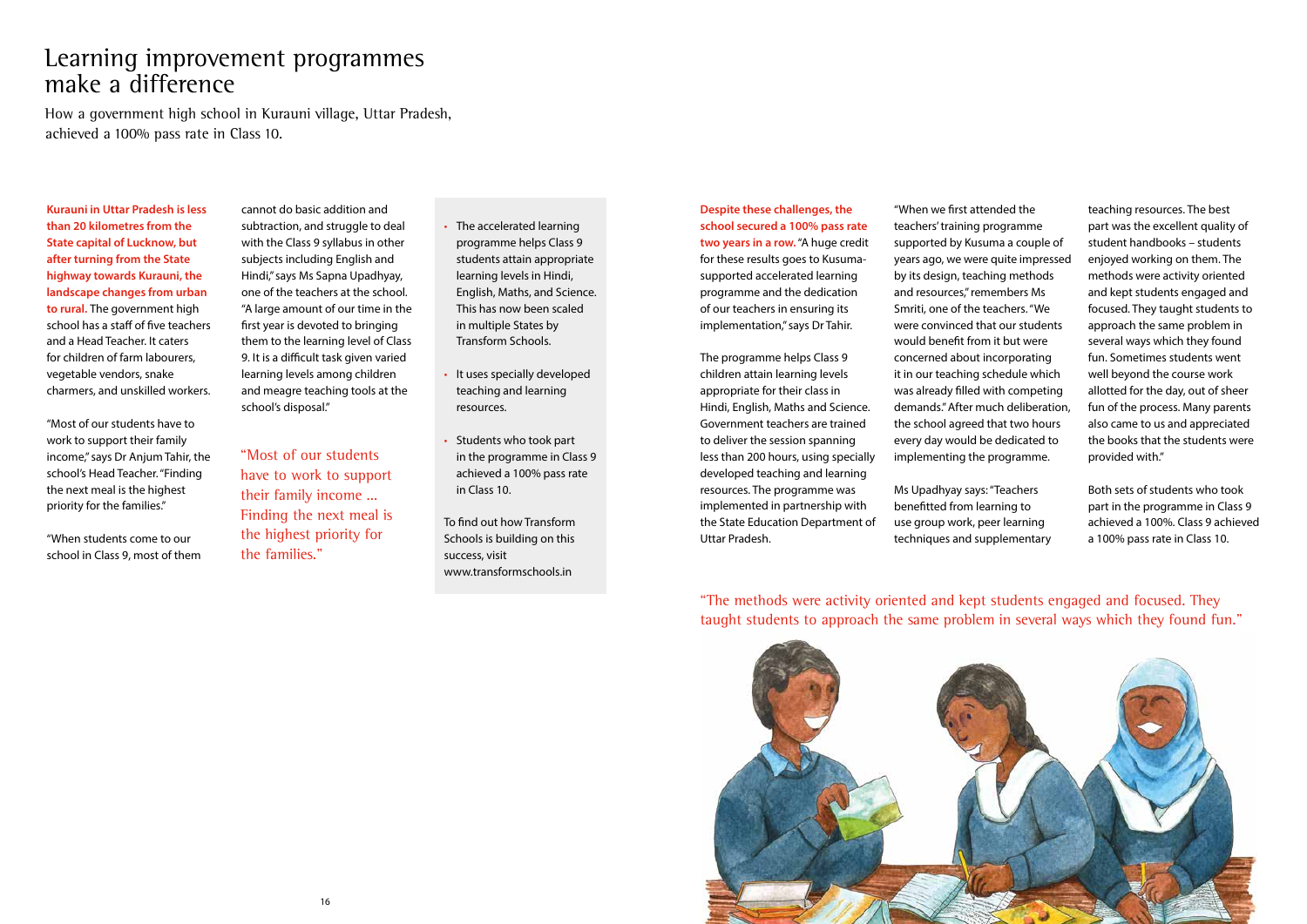# Seeing is believing in Science lessons

A teacher in Odisha is using innovative methods to help her students understand complex scientific concepts.

**Ms Madhurima Panigrahi is the Science teacher at SDS Nodal Girls High School in Sambalpur, Odisha. Most of her students are first generation learners from urban slums surrounding the school.** When they join the school in Class 9 they have difficulty with the syllabus as their learning levels are very low. Additionally, most of the children have trouble adjusting to the Odia language. They belong to families who have migrated to Odisha from neighbouring States of Jharkhand and Bihar in search of work. Absenteeism is also a problem in the school as students join their parents at work, while others miss school due to frequent illness.

**"Fortunately, things began changing once our school got an Information and Communication Technology (ICT) laboratory.** The Kusuma-supported accelerated learning programme helped us understand and gauge the existing learning levels of our students. We became aware of the learning gap that our students were facing, and offered tailored support to them through the learning programme.<sup>4</sup>

"I was trying my best to teach my students but I realised early on that they were unable to benefit from my classes," says Ms Panigrahi. "In fact, most of my students hated Science classes. I spoke to several of them, and understood that they were not able to 'visualise' what I was teaching. They could not understand what an atom meant, how electrons were exchanged, and hence they could not understand, for example, what a chemical formulation meant. It was too abstract for them.

"The same is true for concepts in Biology like cell division. Just looking at the picture of a cell hardly gave them an idea of how division works. With no laboratory and other learning tools it was difficult for me to generate interest or explain these concepts to them.



<sup>4</sup> The programme aims to help Class 9 children attain learning levels appropriate for their class in four subjects: Hindi, English, Maths and Science. Government teachers are trained to deliver the session spanning less than 200 hours during school hours using teaching-learning resources developed by Transform Schools.

"We do not have a well-equipped Science laboratory but I realised that all the experiments in our syllabus are now available in

audiovisual formats on the internet. I began using our ICT laboratory regularly to show various experiments to my students. I saw a positive change in their response. I then created a library of videos for each topic in the syllabus," says Ms Panigrahi.

"We enjoy Madhurima Ma'am's classes especially when she takes us to the ICT lab," shares one of her students. "I love how everything we merely read in our textbook comes alive on the screen! Where else will I ever see how cell division actually takes place?"

- Most students in the SDS Nodal Girls High School are first generation learners.
- The accelerated learning programme helped inspire one teacher to come up with innovative lessons and tailored support for students.
- The Class 10 pass rate for Science increased from 34% in 2016-2017 to 51% in 2017-2018.
- To find out more about Transform Schools' continuing support for teachers and students, visit www.transformschools.in

## "Ms Panigrahi's dedication has been inspirational," says Ms Suchitra Mahapatra, the school's Head Teacher. "The percentage of Class 10 students passing in Science has increased from 34% in 2016-2017 to 51% in 2017-2018."

Ms Panigrahi's innovative teaching techniques have been recognised and celebrated by the school, and shared with other teachers across the district during meetings hosted by Transform Schools. Ms Panigrahi is now a proud co-author of two publications for Science teaching, published by the District Education Office.

other teachers across the district."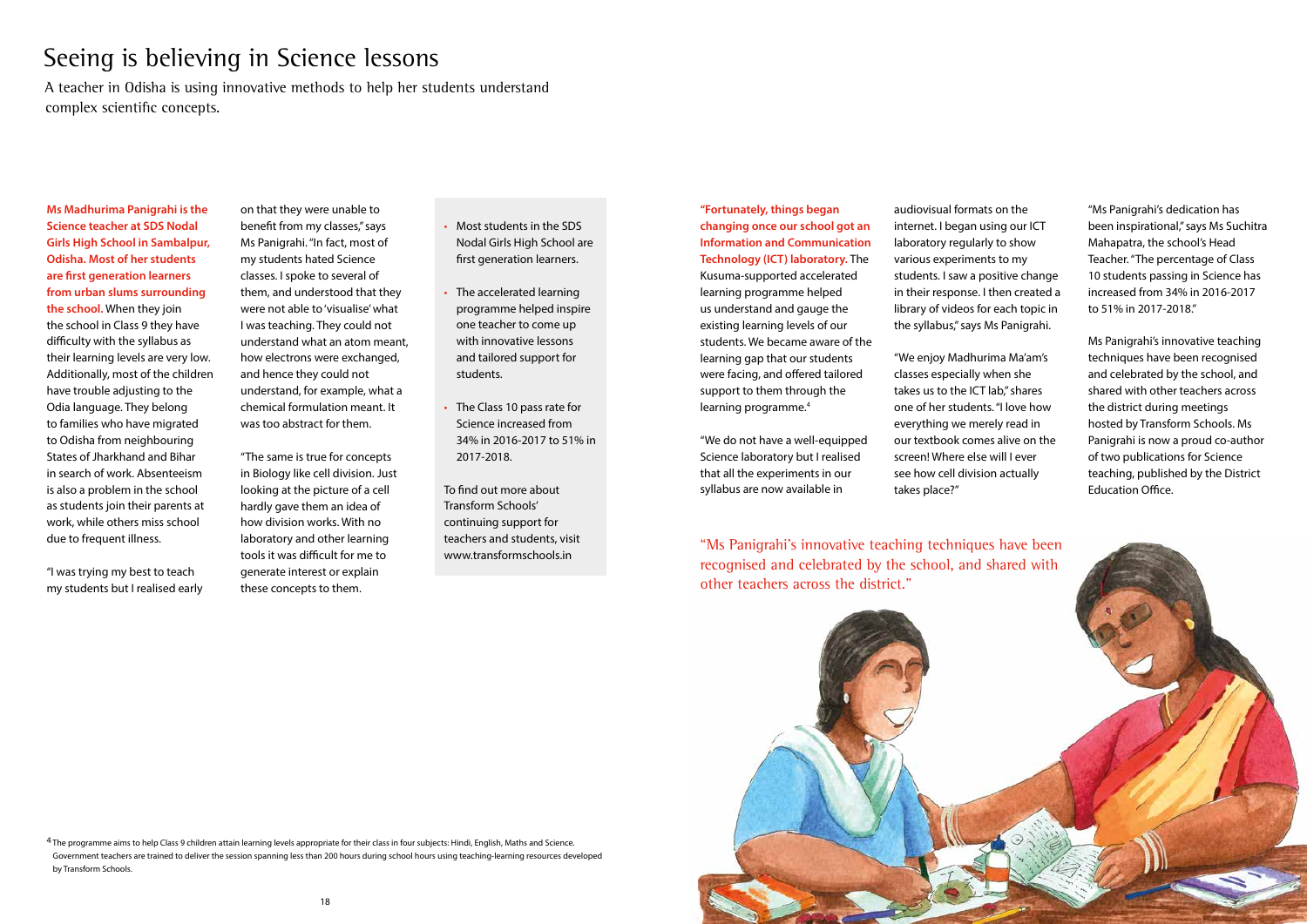

# Bringing Maths to life

A teacher uses local resources to help students excel in Geometry and Algebra.

**Mr Sibiram Panigrahi is the Head Teacher of the Murtuma government high school in the Nabrangpur district of Odisha, one of the most economically disadvantaged districts of India.**  Children in his school belong to families of migrant workers and tribal communities with low incomes. A large number of his students are first generation learners with learning levels varying drastically and many finding it hard to keep up with the syllabus for Class 9 and 10.

techniques which made my classes more participatory and interesting.

"The support helps teachers to develop a habit of developing lesson plans that are focused on garnering active participation of the students in learning processes. Trainers emphasised that the tools and process of teaching are as important as the subject matter," says Mr Panigrahi. "The students can contribute to their own learning if the teacher is innovative and provides an environment conducive to learning.

"Teachers in Classes 9 and 10 face a unique challenge: our students are 14 years old but mostly first generation learners with inadequate knowledge of key fundamental mathematical concepts. They are unable to understand higher order concepts and their application in real life. I think most students do not understand Algebra and Geometry because they do not see the physical representation of the theorems and equations in the space around them.

"So, teachers need to bridge the learning gaps, give them

## **In partnership with the Odisha government, Kusuma supported secondary schools to help Class 9 students attain appropriate learning levels through an accelerated learning programme.**  Mr Panigrahi also decided to apply the learning from the training to his

ongoing teaching. Determined to offer a better learning experience, he started giving students activities where they could participate to help them understand concepts.

For example, he uses locally available wooden sticks to create Maths teaching tools. To find out the highest common factor (HCF) of 24 and 15 he asks the students to cut two sticks which are 24cm and 15cm each. He makes students compare the sticks and cut out the difference between the two which is 9cm. The 9cm stick is further compared with the 15cm stick and the difference is again cut out. This process continues until they reach a stick measuring 3cm, the number which is the HCF of 24 and 15. The process helped the students to calculate HCF and also to understand what HCF is.

He uses similar methods to explain other mathematical concepts such as quadratic and algebraic equations.

Mr Panigrahi's school received the 'Best School' in the Nabrangpur block award, achieving a 100% pass rate in the Class 10 exam in 2018. Mr Panigrahi has been part of the District Resource Group (DRG) as well as a State level expert trainer. He considers the DRG to be a good platform to share his teaching techniques with a larger group of teachers.

Ankur Majumdar, a student mentored by Mr Panigrahi on a Science project named 'Utilisation of Human Excrement and Environment Safety in the Railways', got first position at the district as well as State level in INSPIRE, a competition organised by the Department of Science

"The training supported me and other teachers in this journey. It gave us insights and tools to address classroom challenges and deliver our roles more effectively."

- At the Murtuma government high school in Nabrangpur, student learning levels vary drastically.
- The accelerated learning programme helped Class 9 students attain appropriate learning levels.
- The school achieved a 100% pass rate in the Class 10 exam in 2018.

To find out how Transform Schools is continuing to improve education in India, visit www.transformschools.in and Technology, Government of India. Ankur was selected to travel to Japan as part of a youth exchange programme organised by the Japan Science and Technology Agency in 2016. Ankur is now a college student. He says: "Panigrahi Sir has been a real inspiration to me."

"I believe all teachers want to excel in their role and help students but sometimes they lack direction, mentoring and support," says Mr Panigrahi. "If they all have support like that provided by Kusuma to help them evaluate their teaching methods and learn effective ideas, it would go a long way in improving the academic performance of students."

opportunities to manipulate concrete objects and gradually help them advance to a stage where they can understand mathematical concepts through representation and symbols. It requires planning and competence. The training supported me and other teachers in this journey. It gave us insights and tools to address classroom challenges and deliver our roles more effectively."

# "Transform encouraged me to look for more innovative ways of teaching."

"I had been struggling for 10 years. My effort to make students understand concepts from geometry and algebra were unsuccessful because they found these ideas too abstract," says Mr Panigrahi. "I knew that my teaching was not helping my students. Thankfully that changed when I became associated with Transform Schools. Transform encouraged me to look for more innovative ways of teaching. In the process, I discovered some methods and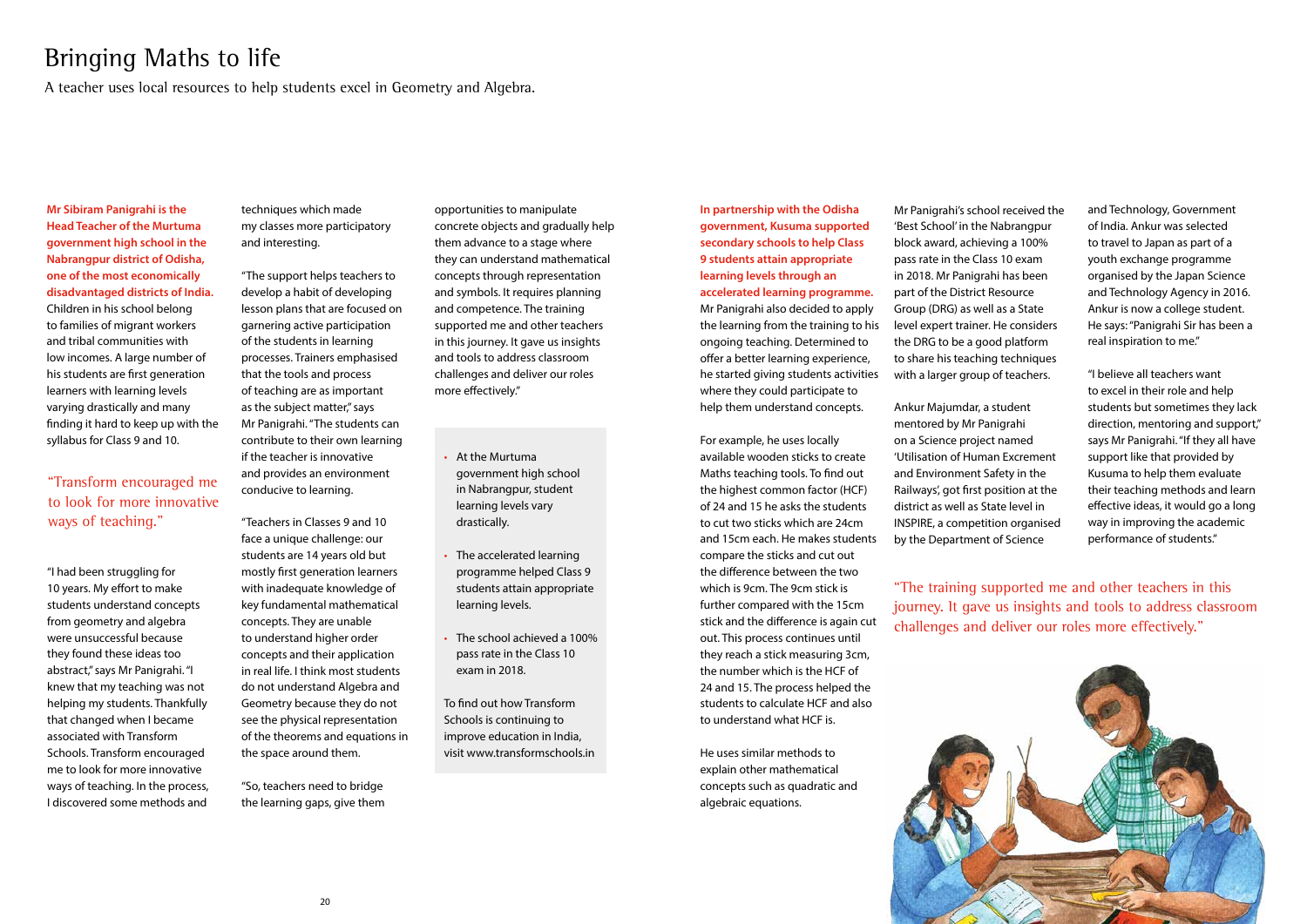# Acknowledgements

**We would like to sincerely thank the following people and organisations for all their hard work, unwavering commitment to learning, and dedication to improving education. Together they have made the stories of change in this book possible.**

- Students, teachers, Head Teachers and School Management and Development Committee members from our 50 partner schools
- State governments of Uttar Pradesh and Odisha
- District governments in Hardoi and Sambalpur
- Local communities of Hardoi and Sambalpur
- Kusuma Volunteer Teachers
- Advisers and consultants who have offered their insight and knowledge
- Research organisations and researchers who have evaluated our work
- Delivery partners and facilitators in Hardoi and Sambalpur
- Staff, former staff and Trustees at Kusuma Foundation
- Staff, former staff and Trustees at Kusuma Trust UK and Transform Schools.

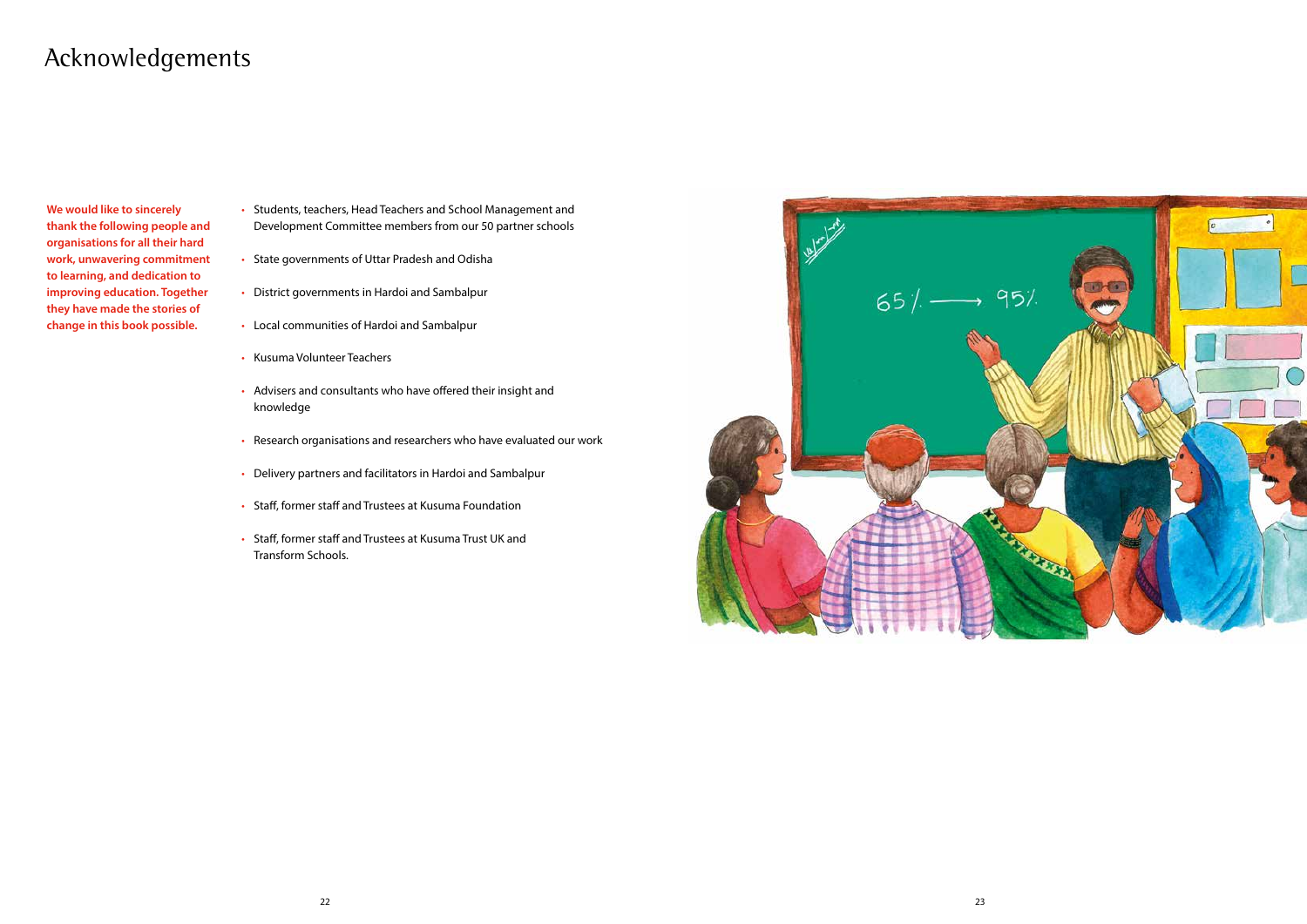# End-of-programme evaluation of the Kusuma Schools Partnership Initiative



# 1. Introduction

This report is an end-ofprogramme evaluation of the Kusuma Schools Partnership Initiative (KSPI), funded by the Kusuma Trust UK and implemented by the Kusuma Foundation in India between 2012-13 and 2017-18. The KSPI comprised 50 government secondary schools (25 in Hardoi district, in Uttar Pradesh, and 25 in Sambalpur district, in Odisha) and was delivered in partnership with the State governments of Uttar Pradesh and Odisha.

## 1.1 Background

The KSPI was inspired by the Government of India's Rashtriya Madhyamik Shiksha Abhiyan policy (RMSA, 2009) which aimed to universalise access to quality secondary education. In line with the RMSA concept of 'model schools', the purpose of the KSPI was to establish exemplar government secondary schools and incubate innovative programmes that might be replicated at scale by the State governments of Odisha and Uttar Pradesh.

# 1.2 The Kusuma Schools Partnership Initiative (KSPI)

The main aim of the KSPI was to improve student learning and attainment. Specific objectives were to:

- 1 enhance the learning environment
- 2 improve the quality of teaching
- 3 provide better resources for teaching and learning

- 4 promote community and parental engagement in secondary education
- 5 support effective school governance.

Kusuma adopted a 'whole school approach' to school improvement. A package of interventions was delivered in 50 KSPI schools, including:

- 1 improvements to school facilities
- 2 teacher training to promote effective classroom practices
- 3 tailored teaching and learning resources
- 4 training and support for School Management and Development Committees
- 5 remedial education to help students reach grade-level learning.

The programme targeted students in the first two grades of secondary school (Grades 9 and 10) and their teachers.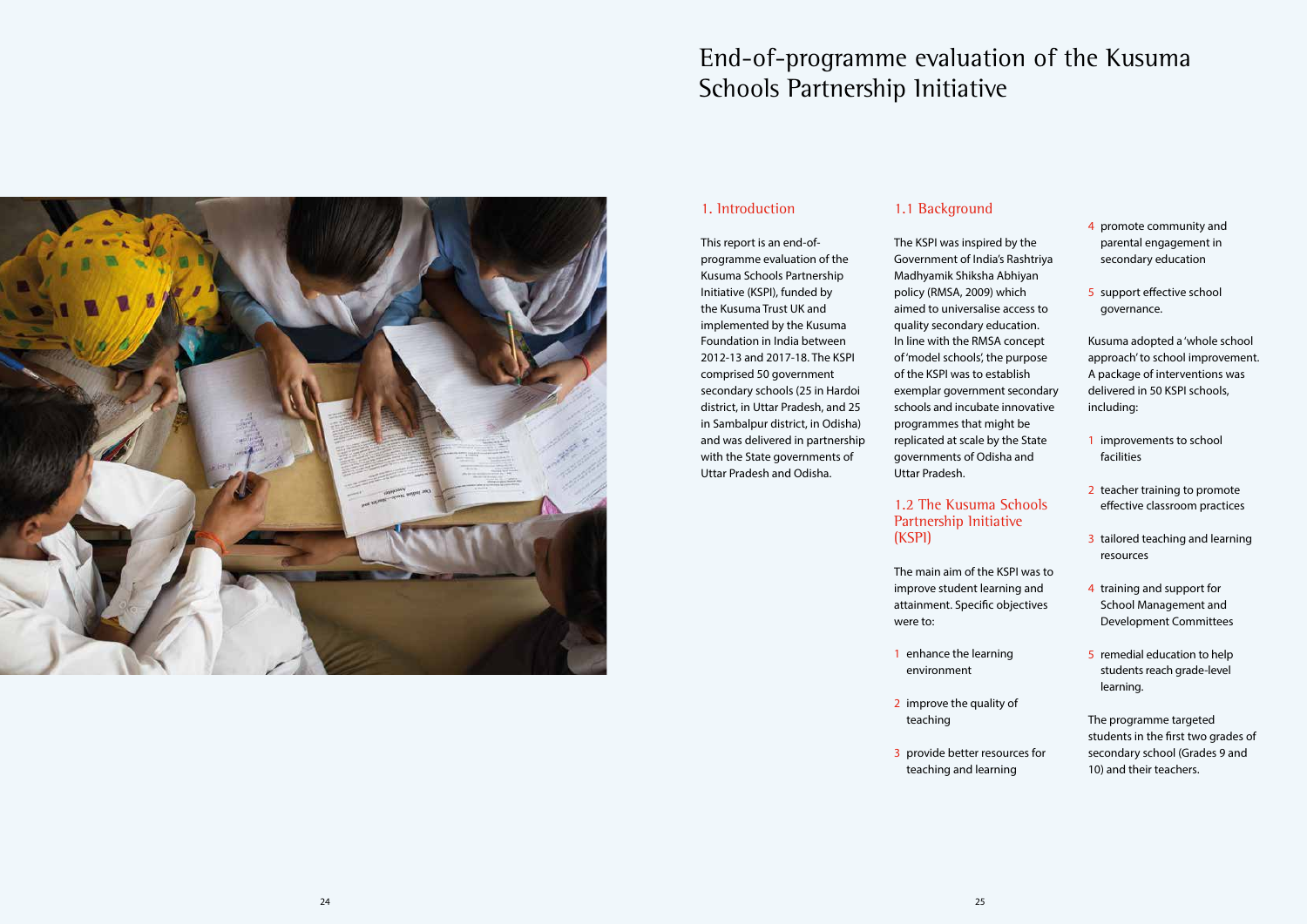

#### Sambalpur

Considerable progress was made in improving school facilities in Sambalpur KSPI schools. At baseline, all schools had safe classroom structures

and a majority had access to electricity but very few schools had adequate computer facilities, and online and other audiovisual facilities, functional toilets or a safe water supply. By 2017-18, these facilities

were in place in the majority of KSPI schools. However, the post-intervention school survey suggests that some KSPI schools struggled to maintain functional toilets and an adequate electricity supply (Table 1).

Table 1: School facilities in KSPI schools, 2012-2013 to 2018-2019 (Sambalpur)

| School no.     | Indicator                                                             | 2012-2013<br>(out of 25 KSPI<br>schools)* | 2017-2018<br>(out of 25 KSPI<br>schools)* | 2018-2019<br>(out of 12 KSPI<br>schools)** |
|----------------|-----------------------------------------------------------------------|-------------------------------------------|-------------------------------------------|--------------------------------------------|
| 1              | Number of schools with functional<br>toilets for boys and girls       | 2                                         | 16                                        | $\overline{4}$                             |
| $\overline{2}$ | Number of schools with electricity                                    | 20                                        | 25                                        | $\overline{7}$                             |
| 3              | Number of schools with safe<br>running water facility                 | 3                                         | 22                                        | 9                                          |
| 4              | Number of schools with adequate<br>classroom furniture                | 12                                        | 24                                        | 9                                          |
| 5              | Number of schools with safe<br>classroom structure for Class 9 & 10   | 25                                        | 25                                        | Not available                              |
| 6              | Number of schools that have access<br>to adequate computer facilities | $\sqrt{1}$                                | 19                                        | 9                                          |

Source: \*Kusuma Foundation Performance Monitoring Evaluation Plan, 2018 \*\*CORD post-intervention school survey, 2018

# 1.3 Aims and objectives of the evaluation

This end-of-programme evaluation aims to assess achievements and challenges in delivering the KSPI against each of its objectives, assess evidence for impact, and highlight wider implications for education policy and provision.

### Data sources

The evaluation draws on a range of quantitative and qualitative data, including baseline and endline monitoring data, programme documentation, interim independent evaluations and research<sup>1</sup> commissioned by the Kusuma Trust UK, secondary data on Board examination results,

and a post-intervention school survey conducted by CORD<sup>2</sup> in 2018.

#### Some provisos

A number of factors need to be taken into account when interpreting the data presented in this report. First, in Sambalpur district, KSPI (25) and control schools (25) were randomly selected before the KSPI started. These schools are comparable and therefore offer the most promising opportunity for assessing impact. In Hardoi district, the 25 KSPI and control schools were not randomly selected, they were mostly low-performing schools, and 'light touch' interventions were delivered in the 25 schools selected as 'control'

schools (henceforth referred to as comparison schools). As a result, there are difficulties in accurately assessing impact of the KSPI in Hardoi district and this shouldn't be directly compared with the impact in KSPI schools in Sambalpur. Second, disentangling the impact of different strands of the KSPI is difficult to achieve. Third, other government initiatives, such as teacher training programmes or the provision of school computers delivered in parallel to the KSPI, may have contributed to impact at the school level.

# 2. Enhancing the learning environment (objective 1)

As a first step, Kusuma focused on improving school facilities. The underpinning assumption was that better school resources (e.g. desks, chairs, blackboards, libraries and science laboratories), would provide a positive learning environment that might, in turn, facilitate improved teaching and learning.

# 2.1 School facilities in KSPI schools: baseline to endline

Pre-intervention, a survey was conducted in KSPI schools to assess the availability, safety and standard of school facilities.

1 See Appendix on page 47

2 CORD, an independent research agency based in India, was commissioned by Kusuma Trust UK to undertake the school survey.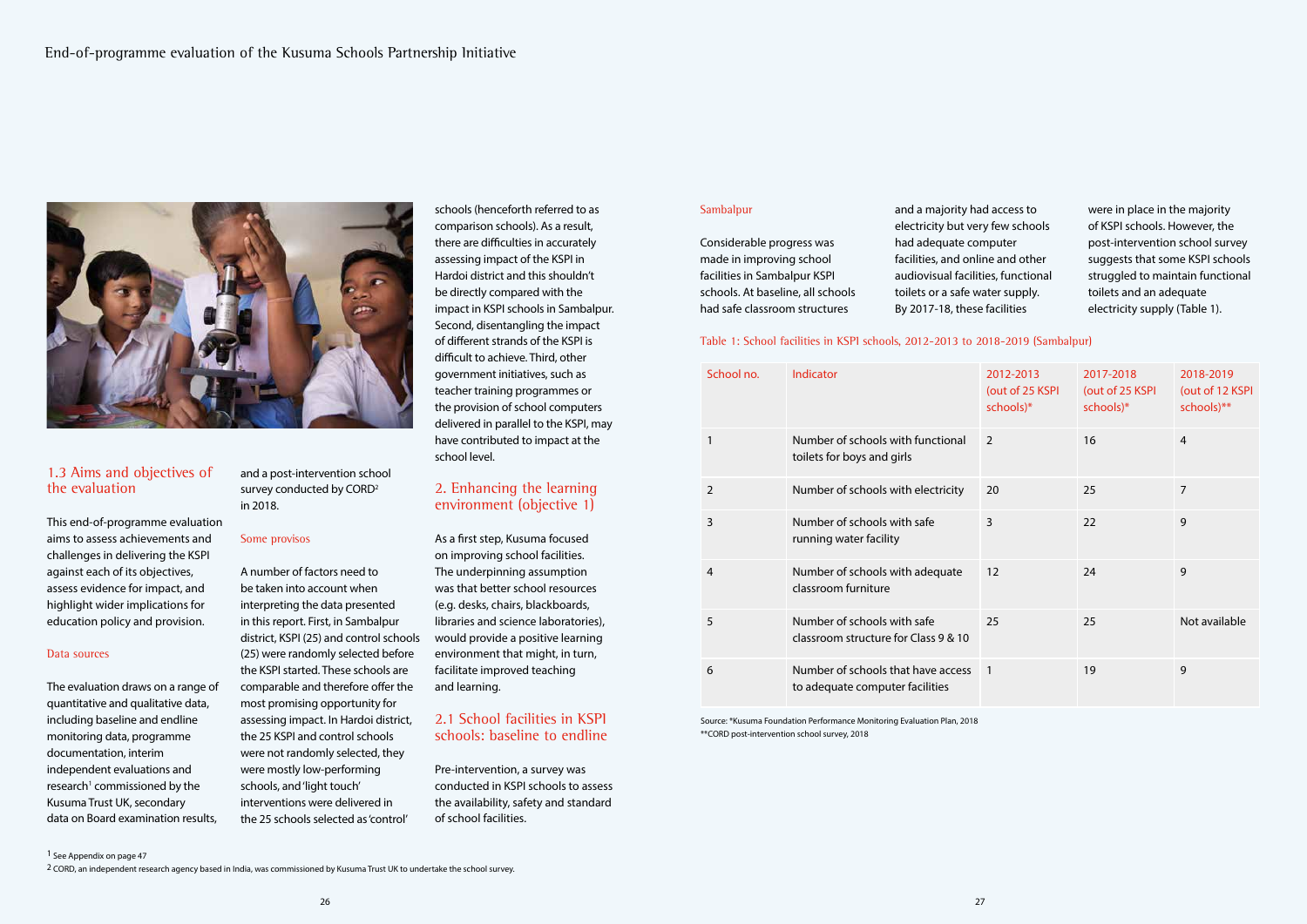Findings from post-intervention survey of key stakeholders (Head Teachers, classroom teachers, teacher mentors, Kusuma Foundation staff and students) echoed the results of previous evaluations in KSPI schools.

#### Achievements

- Kusuma was successful in delivering a comprehensive school improvement programme in KSPI schools that was guided by clear baseline data and targets for action
- Most teachers and students reported that improvements made to school facilities enhanced their enjoyment of, and engagement in, teaching and learning

#### **Challenges**

- Students reported that newly constructed toilets were not always accessible, clean or functional
- School libraries, science laboratories and computers were available but not always actively used by teachers
- Schools had difficulties in accessing and maintaining a

reliable supply of electricity. This limited the capacity of students and teachers to benefit from computer facilities, as well as online and other audiovisual educational resources.

#### Key messages

- Improvements made to school facilities are a useful first step but the potential benefit to students and teachers relies on their accessibility, active use and maintenance
- Improving and maintaining school facilities relies on effective school leadership and management by Head Teachers and School Management and Development Committees (SMDCs)
- Consideration could be given to the use of solar energy as a cost-effective, reliable and environmentally friendly source of power for schools

# 3. Improving the quality of teaching (objective 2)

Improving the quality of teaching was central to Kusuma's strategy for school improvement. However, in the early stages of

the KSPI, it became apparent that high teacher vacancy rates posed a key constraint, particularly in Hardoi KSPI schools. In order to understand the context in which the KSPI was delivered, data is first presented on the level of teacher vacancies in Sambalpur and Hardoi districts and action taken by Kusuma to address this issue (see 3.1 below). Subsequently, the impact of Kusuma's teacher professional development programmes is discussed (see 3.2).

# 3.1 Teacher and Head Teacher vacancy rates

As the KSPI focused on improving student attainment in three key subjects (Maths, English and Science), the availability of teachers in these subjects was critical to achieving impact. The number of permanent Head Teachers in post is also an important factor. Acting Head Teachers are on temporary contracts. They usually divide their time between administrative and teaching duties, and tend to be less motivated to provide effective school leadership.

### Hardoi

Monitoring data shows that KSPI schools in Hardoi district were in a very poor state at baseline but that extensive improvements had been made to school facilities by the

endline. However, as in Sambalpur, the post-intervention school survey highlights difficulties in sustaining some school improvements, such as access to adequate computer and science facilities, and a supply of electricity (Table 2).

#### Table 2: School facilities in KSPI schools, 2012-2013 to 2018-2019 (Hardoi)

| School no.     | Indicator                                                                     | 2012-2013<br>(out of 25 KSPI<br>schools)* | 2017-2018<br>(out of 25 KSPI<br>schools)* | 2018-2019<br>(out of 12 KSPI<br>schools)** |
|----------------|-------------------------------------------------------------------------------|-------------------------------------------|-------------------------------------------|--------------------------------------------|
| 1              | Number of schools with functional<br>toilets for boys and girls               | $\overline{7}$                            | 24                                        | 10                                         |
| $\overline{2}$ | Number of schools with electricity                                            | $\overline{3}$                            | 19                                        | 5                                          |
| $\overline{3}$ | Number of schools with safe<br>running water facility                         | $\mathbf{1}$                              | 23                                        | 10                                         |
| $\overline{4}$ | Number of schools with adequate<br>classroom furniture                        | 9                                         | 25                                        | 10                                         |
| 5              | No. of schools with safe classroom<br>structure for Class 9 & 10              | 11                                        | 24                                        | Not available                              |
| 6              | Number of schools that have access<br>to adequate computer facilities         | $\mathbf{0}$                              | 20                                        | $\overline{7}$                             |
| $\overline{7}$ | Number of schools that have<br>adequate science facilities kits/<br>resources | $\mathbf 0$                               | 23                                        | 6                                          |
| 8              | Number of schools with adequate<br>library facilities                         | $\mathbf 0$                               | 25                                        | 9                                          |

Source: \*Kusuma Foundation Performance Monitoring Evaluation Plan, 2018 \*\*CORD post-intervention school survey, 2018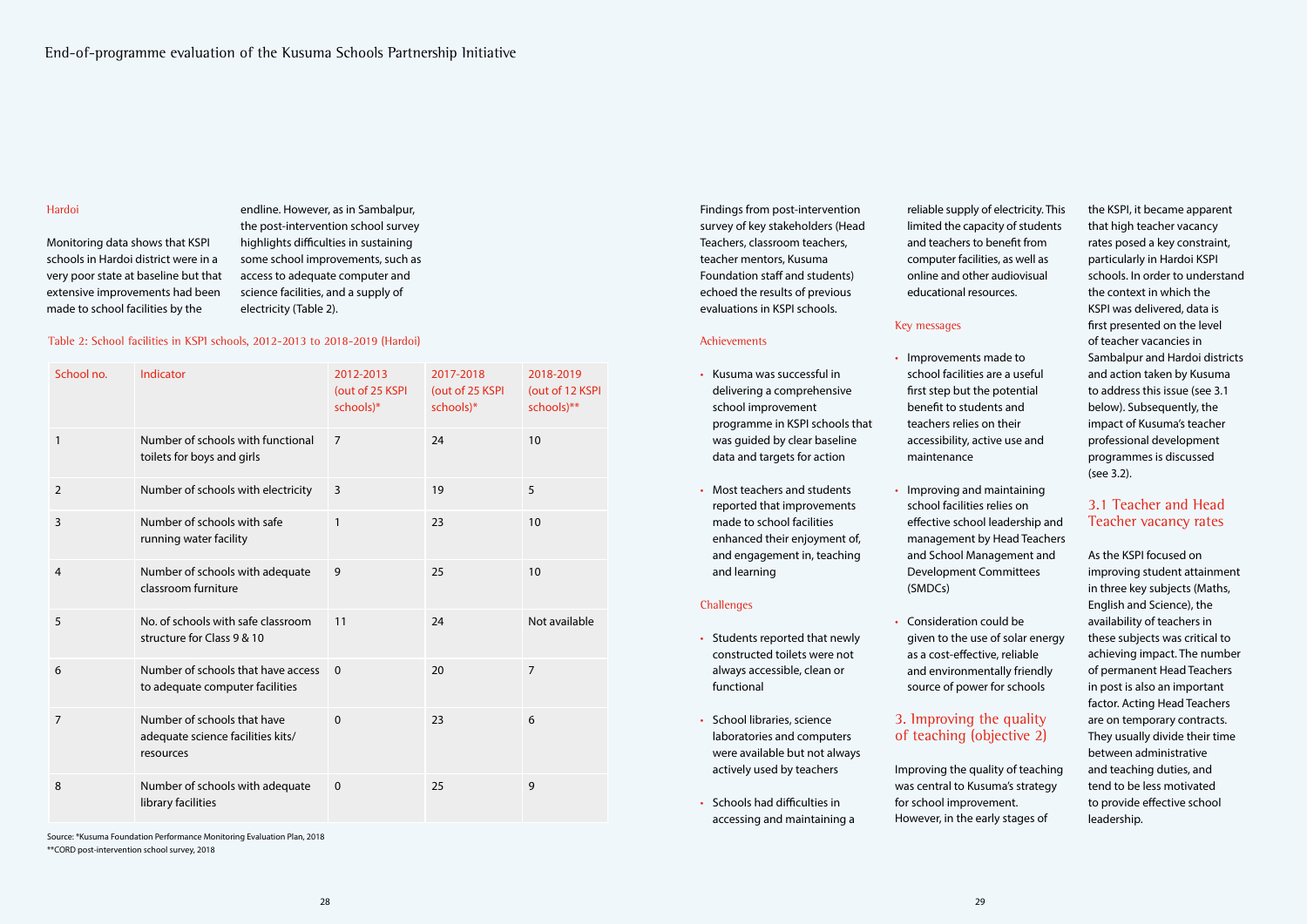#### Hardoi

The subject teacher vacancy rate was much higher in KSPI schools than comparison schools at the baseline, reflecting the higher number of single-teacher schools for inclusion in the KSPI. By the endline, these vacancy rates had increased. The teacher vacancy

rate also increased but remained lowe schools for the dura KSPI programme (

#### Appointment of He

The number of per Head Teachers in p KSPI schools was v

| by the endline   | the time of the baseline but    |
|------------------|---------------------------------|
| er than for KSPI | slightly better at the endline. |
| ation of the     | Comparison schools fared        |
| Table 5).        | better in this respect - more   |
|                  | than half of all comparison     |
| ad Teachers      | schools had a permanent Head    |
|                  | Teacher in post at baseline     |
| manent           | and this figure remained        |
| ost in Hardoi    | unchanged at the endline        |
| ery low at       | (Table 6).                      |
|                  |                                 |

| <b>Subjects</b> | KSPI schools (n=25)              |                      | Comparison schools (n=25)  |                             |
|-----------------|----------------------------------|----------------------|----------------------------|-----------------------------|
|                 | Baseline <sup>3</sup><br>2013-14 | Endline<br>2017-2018 | <b>Baseline</b><br>2013-14 | <b>Endline</b><br>2017-2018 |
| <b>Maths</b>    | 62%                              | 78%                  | 46%                        | 68%                         |
| Science         | 64%                              | 65%                  | 25%                        | 30%                         |
| English         | 62%                              | 81%                  | 40%                        | 48%                         |

| KSPI schools (n=25)        |                             | Control schools (n=25)     |                      |
|----------------------------|-----------------------------|----------------------------|----------------------|
| <b>Baseline</b><br>2013-14 | <b>Endline</b><br>2017-2018 | <b>Baseline</b><br>2012-13 | Endline<br>2017-2018 |
|                            | 10                          | 14                         | 14                   |

### Table 5: Vacancy rate for subject teachers in KSPI and comparison schools, baseline and endline (Hardoi)

Source: Kusuma Foundation Monitoring Reports

#### Table 6: Number of permanent Head Teachers in KSPI and comparison schools, baseline and endline (Hardoi)

Sources: Kusuma Foundation monitoring data

### Sambalpur

At the time of the baseline, the teacher vacancy rate in English, Maths and Science in 25 KSPI and control schools in Sambalpur was low. However, the vacancy rate in KSPI schools increased towards the endline

in all subjects. In control schools, the teacher vacancy rate also increased, particularly for Maths and English but decreased for Science (see Table 3). The endline data suggests that the integrity of the intervention/control design was not sustained over time.

#### Table 3: Vacancy rate for subject teachers in KSPI and control schools, baseline and endline (Sambalpur)

| <b>Subjects</b> | Sambalpur                    |                             |                              |                             |
|-----------------|------------------------------|-----------------------------|------------------------------|-----------------------------|
|                 | <b>KSPI schools</b>          |                             | <b>Control schools</b>       |                             |
|                 | <b>Baseline</b><br>2012-2013 | <b>Endline</b><br>2017-2018 | <b>Baseline</b><br>2012-2013 | <b>Endline</b><br>2017-2018 |
| <b>Maths</b>    | 8%                           | 15%                         | 8%                           | 29%                         |
| Science         | 8%                           | 19%                         | 8%                           | 4%                          |
| English         | 12%                          | 19%                         | 8%                           | 20%                         |

Source: Kusuma Foundation Monitoring Reports

#### Appointment of Head Teachers

A minority of KSPI and control schools had permanent Head Teachers in post at the baseline (Table 4). In both KSPI and control schools, the number of permanent Head Teachers in post declined by the endline.

| KSPI schools (n=25)        |                      | Control schools (n=25)     |                             |
|----------------------------|----------------------|----------------------------|-----------------------------|
| <b>Baseline</b><br>2013-14 | Endline<br>2017-2018 | <b>Baseline</b><br>2012-13 | <b>Endline</b><br>2017-2018 |
| 13                         |                      | 15                         | 10                          |

Table 4: Number of permanent Head Teachers in KSPI and control schools, baseline and endline (Sambalpur)

Source: Kusuma Foundation Monitoring Reports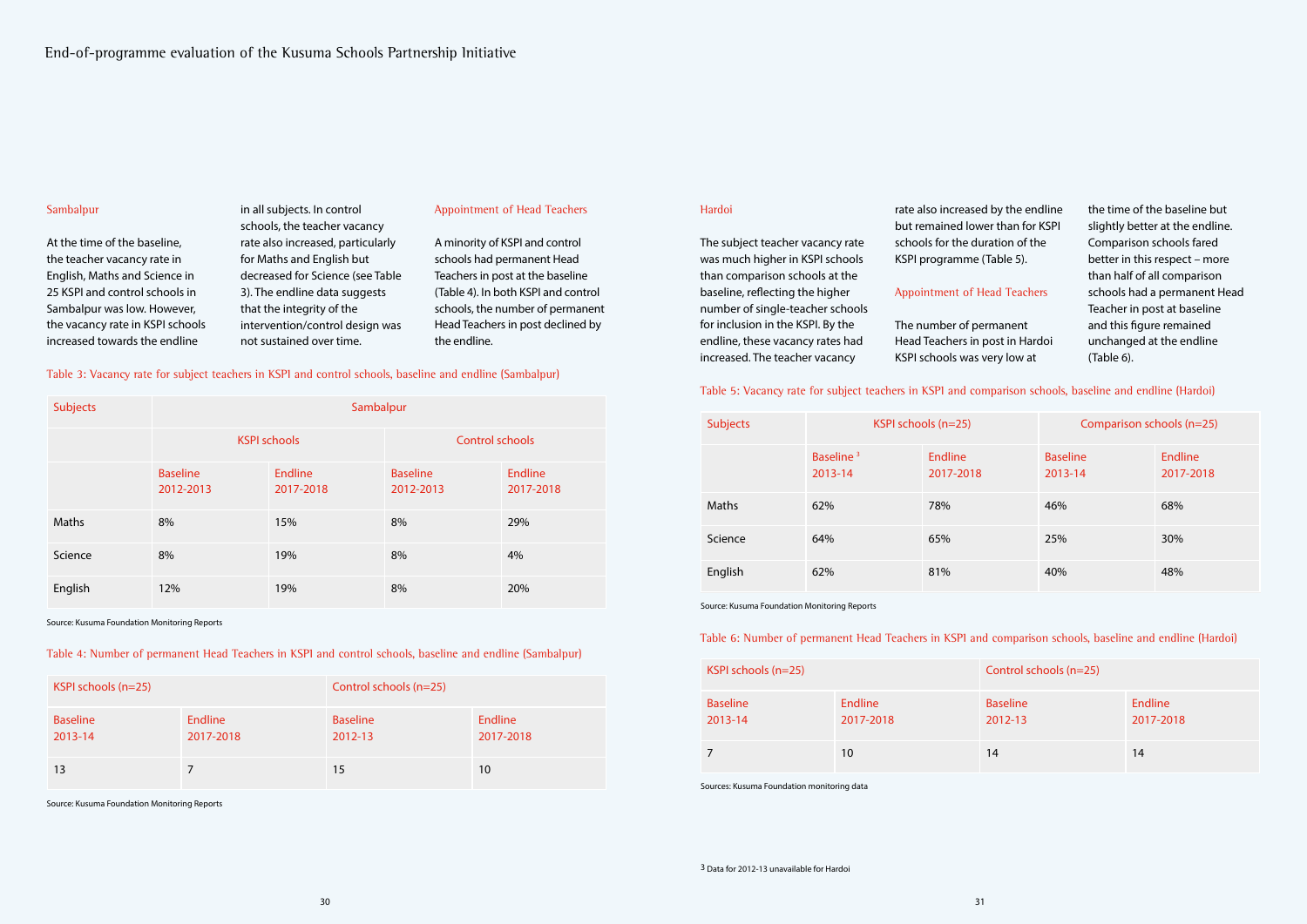tools for supporting students with low learning levels to reach appropriate grade-level learning.

Kusuma Volunteer Teachers were involved in delivering the Udbhav programme in both districts in 2014-15. In Hardoi KSPI schools, Kusuma Volunteer Teachers taught the standard curriculum in Maths, Science and English using Udbhav-recommended teaching methods and delivered the Secondary School Readiness Programme. In Sambalpur, Kusuma Volunteer Teachers initially delivered the Udbhav programme and subsequently focused on delivering the Secondary School Readiness Programme.

The number of Kusuma Volunteer Teachers was reduced from 2016-17 in both districts and phased out by the end of the KSPI. Following the scale-up of Kusuma's Secondary School Readiness Programme by the Odisha State government in 2017-18, government teachers in all government schools were trained to implement Kusuma's Secondary School Readiness Programme. The programme was not scaled up by the State

### The Udbhav programme

A baseline evaluation was conducted in 2015 to identify the extent to which the Udbhav teacher training and mentoring led to improved teaching practices and, consequently, student learning. A follow-up evaluation was conducted one year later.

The evaluation methods comprised learning assessments of students in Classes 9 and 10 in English, Maths and Science, observations of teaching practice, and interviews with students, teachers and other key stakeholders.<sup>6</sup> Key findings were as follows:

- There was promising evidence that the Udbhav programme has a positive impact on teaching practice. More top-scoring teachers were located in KSPI schools than comparison or control schools<sup>7</sup>
- In both districts, a majority of KSPI students interviewed (64% and 66% in Hardoi and

Sambalpur respectively) said that they were actively engaged in classroom activities compared with a small minority of students in schools (10%) and control schools (36%) in these districts

- Government teachers in both districts said that overcrowded classrooms, multi-grade classes, low learning levels, and the need to complete the syllabus on time were key barriers to adopting Udbhav's recommended teaching practices
- Reflecting the composition of the school sample in both districts, student scores in KSPI schools were similar to control schools in Sambalpur but lower than comparison schools in Hardoi
- There was no or low positive correlation between teacher performance and student test scores
- The highest scoring students had access to private tuition

A follow-up evaluation of the Udbhav programme was conducted one year later in KSPI

Kusuma's response to teacher vacancies in KSPI schools

To address the shortage of teachers in KSPI schools, Kusuma established a 'substitute teacher pool' – Kusuma Volunteer Teachers. In 2014-2015, Kusuma recruited, trained and deployed 72 volunteer teachers to KSPI schools for Science, Maths, English, Social Science and Hindi/ Odia: 45 volunteer teachers for Hardoi and 27 for Sambalpur schools, reflecting the different teacher vacancy rates in the two districts.

# Achievements

• The appointment of Kusuma Volunteer Teachers provided the foundation required to improve the quality of teaching and learning in Kusuma's three priority subjects (English, Maths and Science), particularly in Hardoi KSPI schools, and to assess the impact of Kusuma's programmes

# **Challenges**

• In Hardoi, an increase in the subject teacher vacancy rate between baseline and endline in KSPI schools may be an

unintended effect of appointing volunteer teachers

- In Sambalpur, the endline teacher vacancy rate in KSPI and control schools suggests that there were difficulties in sustaining the intervention/ control design over time
- The low number of permanent Head Teachers in post constrained Kusuma's efforts to intervene effectively and sustainably in government schools

#### Key messages

- An adequate number of Head Teachers and subject teachers are required to achieve and sustain quality school improvement programmes
- In the context of acute teacher shortages, there is a risk that volunteer or other substitute teachers may result in the redeployment of, or reduction in, the number of government teachers appointed to schools
- Schools that are heavily dependent on volunteer teachers are not sustainable in the long term

• Clarity on mutual obligations and expectations is required to sustain long-term partnerships between governments and NGOs delivering school improvement programmes

# 3.2 Teacher professional development

Two key teacher professional development programmes were delivered as part of the KSPI: the Udbhav programme (meaning 'to fly' in Sanskrit)<sup>4</sup> and the Secondary School Readiness Programme<sup>5</sup> (SSRP). Both programmes comprised four main elements: teacher training, the development of tailored teaching and learning resources, classroom-based mentoring, and peer networks to share good practice and provide support.

The main objective of the Udbhav programme was to promote interactive and activitybased teaching and group work among Science, Maths and English teachers in order to improve the attainment of students in Classes 9 and 10. These elements were also core to the later Secondary School Readiness Programme which provided guidance and practical

government of Uttar Pradesh due to high teacher vacancies and inadequate resources.

<sup>6</sup> The evaluation was conducted in a total of 100 schools: 50 KSPI schools (25 in Sambalpur and 25 in Hardoi) and 50 non-intervention schools (25 comparison schools in Hardoi and 25 control schools in Sambalpur).

<sup>7</sup> For more detailed information, please go: www.kusumatrust.org/project/tpd-evaluation/

<sup>4</sup> For more information on the Udbhav programme, go to www.kusumatrust.org/project/tpd/

<sup>5</sup> For more information on the Secondary School Readiness Programme, go to www.kusumatrust.org/project/ssrp/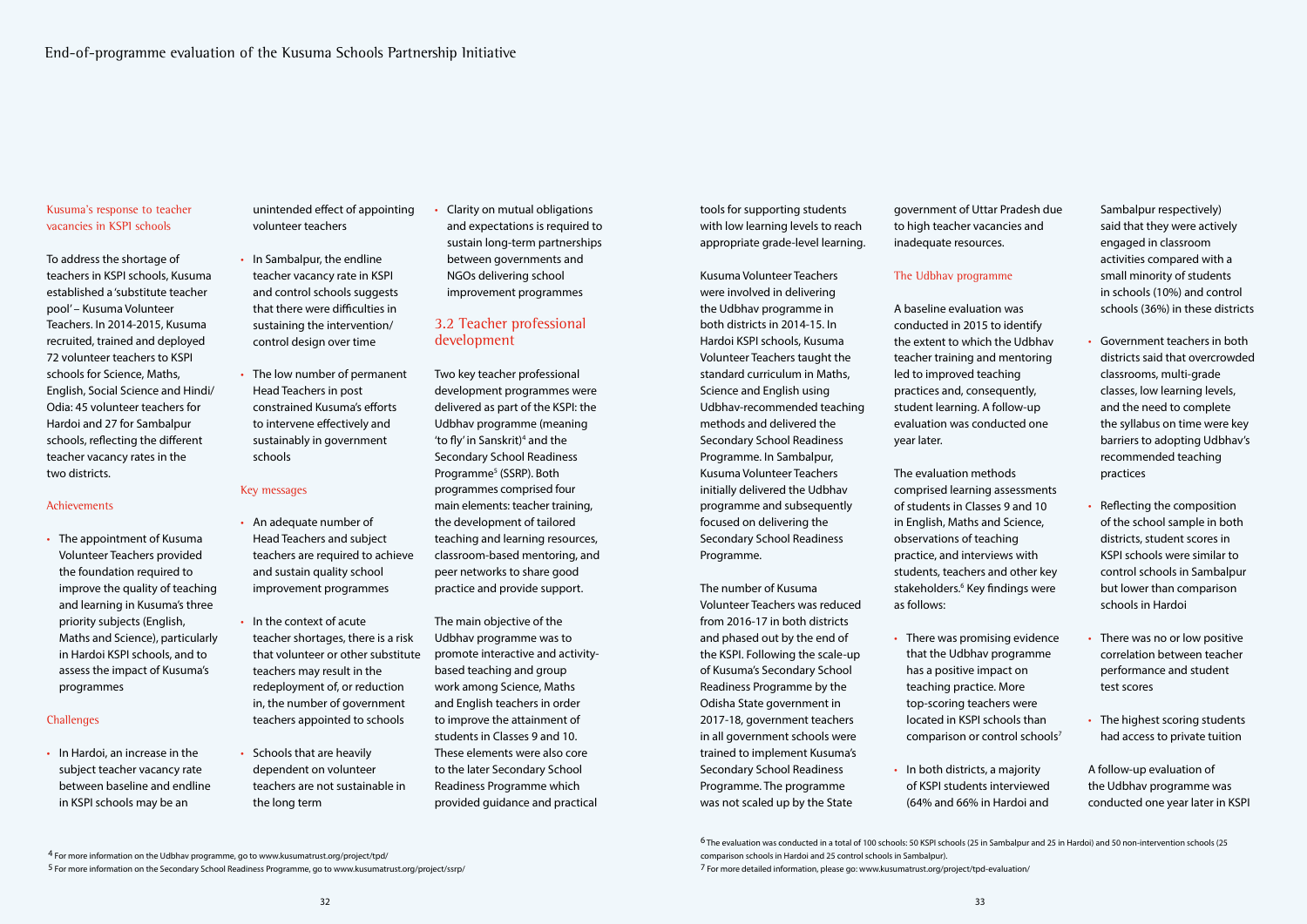#### Achievements

- Kusuma Volunteer Teachers in both districts played a crucial role in implementing Kusuma's Udbhav and Secondary School Readiness Programme in KSPI schools
- The majority of students interviewed in the postintervention school survey said that Kusuma Volunteer Teachers regularly conducted experiments and other learning activities, and explained concepts more clearly than most government teachers
- Students said that interactive styles of teaching were more enjoyable than traditional lecture methods and increased their confidence to participate in class
- The SSRP was developed as a well-structured and comprehensive system for assessing student learning levels and tailoring targeted teaching interventions to bring students up to grade-level learning
- Teachers found that the SSRP was very useful in helping them to understand and teach students at different learning levels

• Students said they found the SSRP classes interesting and engaging as the content of the workbooks was mostly in the form of stories

## **Challenges**

- The high teacher vacancy rate in Hardoi KSPI schools was a barrier to government teacher participation in Kusuma's teacher training programmes
- Government teachers tended to view Kusuma teacher training programmes and mentoring as targeted at Kusuma Volunteer Teachers
- Government teachers cited large classes, low learning levels, and the need to complete the syllabus on time as key constraints to implementing Kusuma's recommended teaching practices in the classroom. But some were also resistant to adopting new teaching methods
- Government teachers felt the SSRP reduced the time available to complete the standard curriculum and that the programme should be implemented in primary schools
- The timing of delivering the SSRP was a key issue: delays in implementation at the start of the school year reduced scope for the programme to be delivered as intended and achieve impact
- Students tended to attend all phases of the SSRP regardless of their learning levels due to a shortage of teachers and space in schools
- There were difficulties in recruiting skilled teacher mentors in both districts

#### Lessons learned

- More emphasis could be given to training teachers in interactive and remedial teaching methods during pre-qualification teacher training
- Kusuma's teacher professional development model needs to be fully integrated in the in-service government teacher training by State Education Departments to improve its acceptance and use in government schools
- Further reflection is required on how to support teachers to adapt interactive and remedial teaching methods to their specific school and classroom contexts

and comparison schools in Hardoi district only.<sup>8</sup> Key findings were as follows:

- Kusuma Volunteer Teachers were generally positive about the role of classroom mentors but government teachers were more resistant
- Students valued teachers who encouraged their active participation in lessons but were keenly aware that they found lessons difficult to understand regardless of the teaching method used
- Udbhav learning resources for students helped students to compensate for variability in the quality of teaching and teacher absence
- Average student scores were higher in KSPI schools compared with 'light touch' schools and this reversed the results of the baseline assessment
- Access to private tuition continued to have a significant impact on student test score results

Student feedback on the difficulties they experienced in understanding

what was being taught in school contributed to the development of Kusuma's Secondary School Readiness Programme.

## The Secondary School Readiness Programme

The Secondary School Readiness Programme (SSRP) is an innovative accelerated learning programme designed by Kusuma to bridge the learning gap for students in Class 9 (the first year of secondary school). Prior to the SSRP, remedial education programmes in India focused on students of primary school age. Kusuma therefore set out to develop its own tools for assessing student learning and build a remedial education programme to address the actual learning levels of students, which were very low. The intervention focuses on competencies in English, Maths, Science, Social Science, Environmental Science (EVS) and Hindi/Odia. The SSRP was first implemented in 2015-16 in the 50 KSPI schools in Hardoi and Sambalpur districts.

Baseline tests were conducted for different subjects which had questions designed for students of Grades 1 to 8. Depending on learning levels in the baseline assessments, students were

to be selected for different phases of the programme. The Foundation Camp at the start of the academic year focused on students with learning levels at Grade 3 and below. Subsequently, the Supported Learning Phase followed Foundation Camp and was focused on students at learning levels at Grade 8 and below. Finally, the Consolidation Camp included all students and focused, on the teaching of the Grade 9 syllabus.

Under the SSRP, government teachers and Kusuma Volunteer Teachers were trained to assess student learning levels and tailor their teaching to bring students up to appropriate grade-level learning. Participating teachers received an SSRP implementation guide, a teacher handbook and a set of supplementary teaching resources. Head Teachers and District Education Officers were given a one-day orientation on the content of the SSRP, monitoring framework and tools, and their role in the delivery of the SSRP.

The impact of the SSRP on student scores is discussed in detail on page 44. Next, we explore achievements and challenges in implementing the two programmes from interim and the end-ofprogramme evaluation.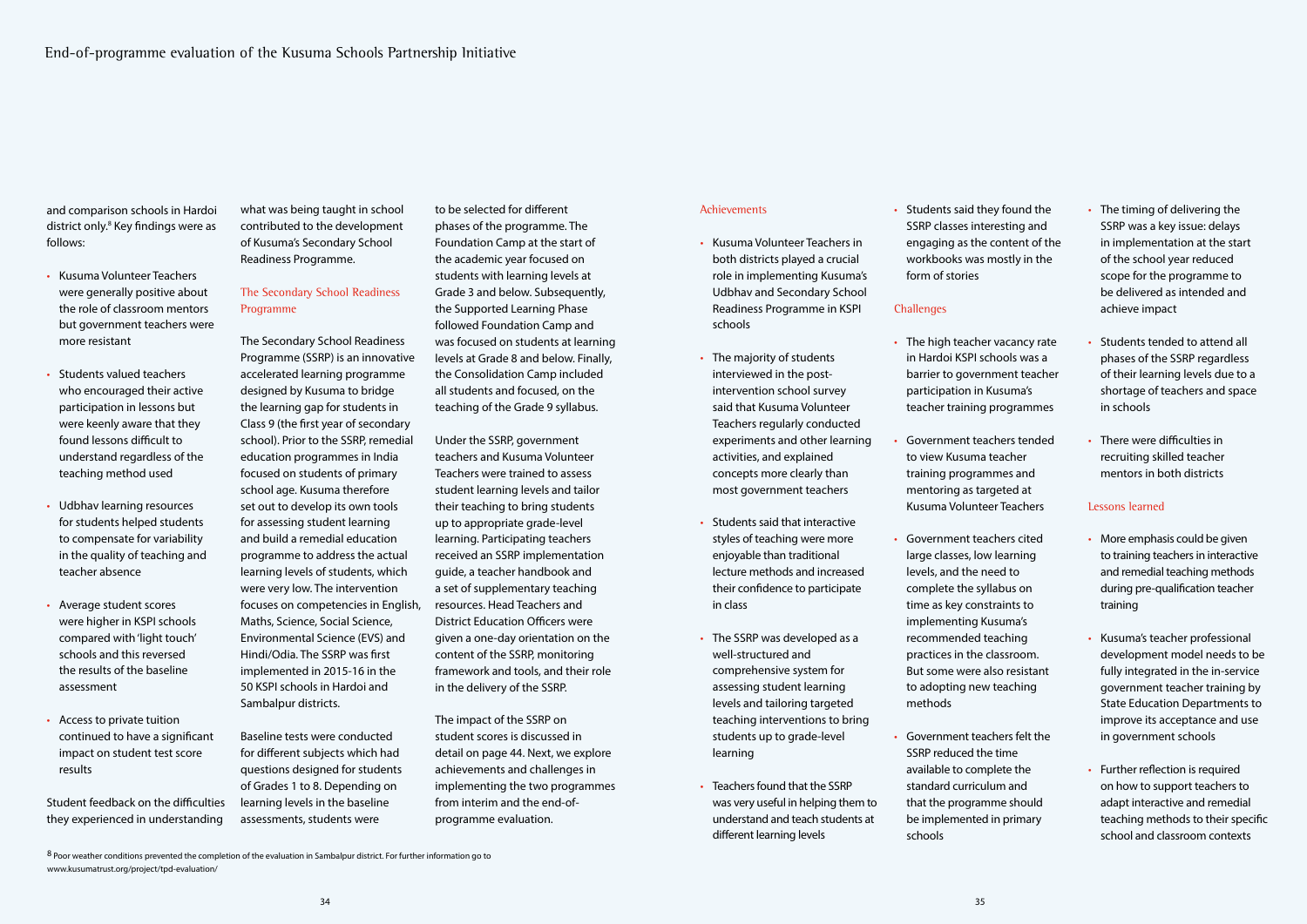own time. This was particularly important for students in schools with high teacher vacancies and teacher absence

#### **Challenges**

- Government teachers were less likely than Kusuma Volunteer Teachers to actively use Udbhav teaching and learning resources in the classroom, particularly in Hardoi KSPI schools
- Students wanted more feedback from teachers on the work they completed in their student workbooks
- Although government teachers in Hardoi schools cited large class sizes, low learning levels and pressures to complete the curriculum on time as key barriers to using Udbhav teaching resources, Kusuma Volunteer Teachers faced similar problems and yet reported that the resources helped them to teach more effectively

#### Lessons learned

• Teacher attitudes and motivation played an important role in the take-up and active use of guidance, teaching and

learning resources provided by Kusuma

• Student learning could be improved if teachers routinely provided clear feedback on student assignments and workbooks

# 5. Promoting community and parental engagement in secondary education (objective 4)

Teachers need further training and support on how to integrate online and audiovisual resources into their classroom pedagogies

> Promoting community involvement and parental engagement in secondary education was focused primarily on improving community involvement in school governance (see objective 5). That said, some efforts were made, particularly by Kusuma Volunteer Teachers, to make direct contact with students' families to explain the purpose of the Secondary School Readiness Programme and encourage parents to send their children to the programme classes. According to Kusuma Volunteer Teachers, this grassroots activity often sparked parents' interest in the programme and had a positive impact on student attendance.

# Lessons learned

• Developing contact with students' families is time-

intensive but it could have a positive role to play in promoting community engagement in schools and improving student attendance

# 6. Improving school governance (objective 5)

Government policy in India promoted effective school governance as an important driver of quality secondary education. Under the Rashtriya Madhyamik Shiksha Abhiyan framework (RMSA, 2009), School Management and Development Committees (SMDCs) are responsible for school planning and improvement. Community participation in school governance is seen as critical to strengthening the accountability of schools to the communities they serve.

The SUGAM programme was developed by the Kusuma Foundation in partnership with the State government of Uttar Pradesh to promote effective school governance in all government secondary schools across the State. The programme involved the development of tailored training resources, the training of master trainers, and the delivery of training courses

# 4. Improved resources for teaching and learning (objective 3)

Udbhav teaching and learning materials were based on the Class 9 and 10 curriculum for Science, Maths and English and included subject-specific Teacher Support Units and Student Learning Units. These resources provided guidance for teachers on methods for explaining key concepts and topics covered in the school curriculum. Student workbooks were designed to support students to review information taught in class. Guidance for teachers was also provided as part of the Secondary School Readiness Programme.

### 4.1 Udbhav teaching and learning resources

The baseline evaluation of the KSPI showed that, overall, teachers in KSPI schools in both districts were positive in their response to Udbhav teaching and learning materials.<sup>9</sup> A minority of teachers felt that Udbhav

materials covered basic concepts well but lacked sufficient detail for secondary-level education. However, given the low learning levels revealed in student assessments that were designed to evaluate the impact of the Udbhav programme, it is possible that Udbhav materials were, in fact, tailored to the learning needs of the majority of students.

In the follow-up evaluation of the Udbhav programme,<sup>10</sup> which was conducted in Hardoi schools only, Udbhav teaching and learning materials had an important role to play in helping students compensate for the high teacher vacancy rate and teacher absences in their schools. Students reported that they particularly liked picture stories, puzzles, word meaning exercises and 'fill in the blank' exercises. In focus groups, many students said that they referred to student workbooks regularly at home but that they were rarely used in classroom activities or given feedback on their work. This was confirmed by observations of teaching practice in the classroom.

Findings from the postintervention survey of 12 KSPI schools in Hardoi and Sambalpur districts (24 in total) echoed the themes of earlier evaluations. Overall, the Udbhav teaching and learning resources were available in the majority (17) of the 24 KSPI schools surveyed and were well-received by Head Teachers, government teachers, Kusuma Volunteer Teachers, and teacher mentors interviewed. However, in Hardoi KSPI schools, only a minority (5) of government teachers interviewed (15) said that they actively used them in the classroom, whereas all Kusuma Volunteer Teachers (12) said the Udbhav teaching resources enabled them to teach more effectively. Student resources were particularly valued by students who only had access to school textbooks.

#### Achievements

- Most Head Teachers, classroom teachers, Kusuma Volunteer Teachers and mentors appreciated Udbhav teaching and learning materials for helping teachers to teach, and students to understand, key concepts taught in the curriculum for Classes 9 and 10
- Students valued the Student Learning Units as helping them to review lessons in their

10 Conducted in Hardoi schools only. For a summary of the 2016 follow-up evaluation, go to www.kusumatrust.org/project/tpd-evaluation/

 $9$  For a summary of the 2015 baseline evaluation, go to www.kusumatrust.org/project/tpd-evaluation/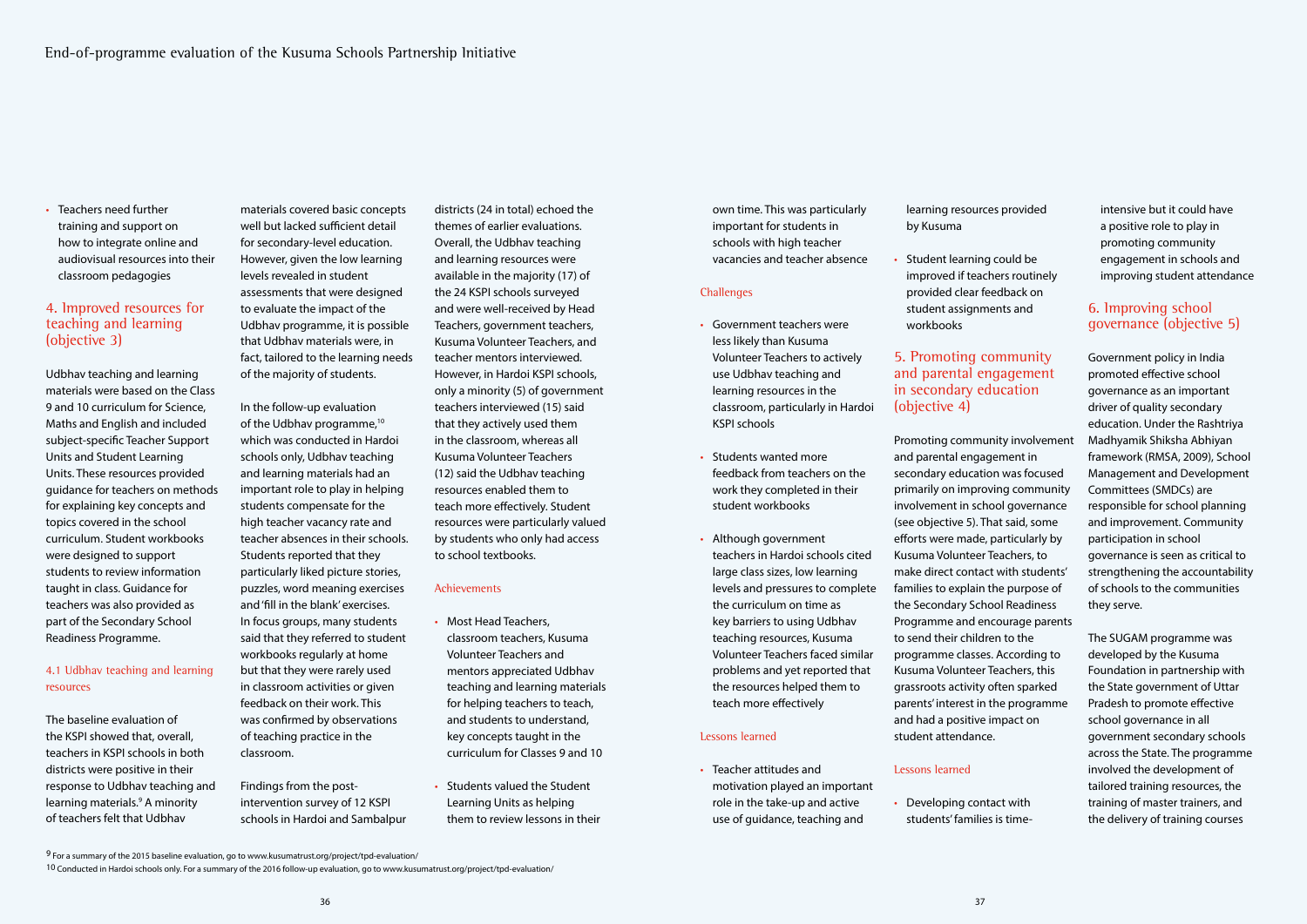

### Post-intervention survey of KSPI and control/comparison schools

The post-intervention survey of KSPI and control or comparison schools showed that, in both districts, KSPI schools were more efficient at producing School Annual Plans and held SMDC meetings more regularly (Tables 7 and 8).

- $\cdot$  SUGAM had a p impact on SMD understanding and responsibili
- $\cdot$  The SUGAM programme had a positive in completion rate Annual Plans

#### Achievements

| <b>School Annual Plan (SAP)</b>                                   | Intervention | Control | <b>Total</b> |
|-------------------------------------------------------------------|--------------|---------|--------------|
| Prepared School Annual Plan for the year<br>2018-19               | 12           | 9       | 21           |
| SMDC meets quarterly to discuss<br>progress of School Annual Plan |              |         | 8            |
| Number of respondents                                             | 12           | 12      | 24           |

#### Table 7: School Annual Plan and SMDC meetings (Sambalpur)

Source: CORD post-intervention school survey, 2018

| <b>School Annual Plan (SAP)</b>                                   | Intervention | Control | Total |
|-------------------------------------------------------------------|--------------|---------|-------|
| Prepared School Annual Plan for the year<br>2018-19               | 10           | 4       | 14    |
| SMDC meets quarterly to discuss<br>progress of School Annual Plan |              |         | 8     |
| Number of respondents                                             | 12           |         | 19    |

Table 8: School Annual Plan and SMDC meetings (Hardoi)

Source: CORD post-intervention school survey, 2018

|                | • The additional support provided   |
|----------------|-------------------------------------|
|                | by the Kusuma Foundation to         |
| ositive        | KSPI schools improved the           |
| C members'     | standard of School Annual Plans     |
| of their roles | completed by these schools          |
| ities          |                                     |
|                | • Head Teachers who actively        |
| ogramme        | supported community engagement      |
| mpact on the   | in school governance had a positive |
| of School ؛    | impact on the participation of      |
|                | community members                   |
|                |                                     |

for SMDCs in all government secondary schools in Uttar Pradesh over a three-year period (2015- 2018). Additionally, KSPI schools received on-site support to help SMDC members to put this training into practice.

A post-intervention qualitative evaluation of the SUGAM programme was conducted in 2018 in 14 government secondary schools (8 in Hardoi and 6 in Lucknow districts respectively). Of the 8 schools in Hardoi district, 4 were KSPI schools. The evaluation highlighted lessons learned from delivering the school programme.<sup>11</sup> Key findings as they applied to all schools (including KSPI schools) are highlighted here. In addition, the impact of the additional support Kusuma provided to SMDCs in KSPI

schools in Hardoi district is also discussed.

# 6.1 Evaluation of the SUGAM programme

The main aims of the evaluation were to assess the extent to which training on school governance improved school planning and management in practice, explore barriers and facilitators to effective school governance, and identify examples of good practice. Key findings were as follows:

- Overall, SUGAM training improved the understanding of SMDC members about their roles and responsibilities
- Only a minority of schools had prepared a School

11 For further information, go to www.kusumatrust.org/project/sugam/

Annual Plan at the start of the SUGAM programme but completion was near universal by the end of the programme

- Only KSPI schools were offered post-training support and their School Annual Plans were more comprehensive and detailed than those of other schools
- Most non-KSPI schools reported a need for posttraining guidance
- School Annual Plans were prepared with limited community involvement but Head Teachers had a key role to play in facilitating this
- High teacher vacancy rates and a lack of resources constrained active engagement in school planning as tasks could not be effectively delegated among SMDC members
- Low engagement in school improvement among district education officials meant that SMDCs were not provided with effective feedback on school planning or encouraged to build on positive improvements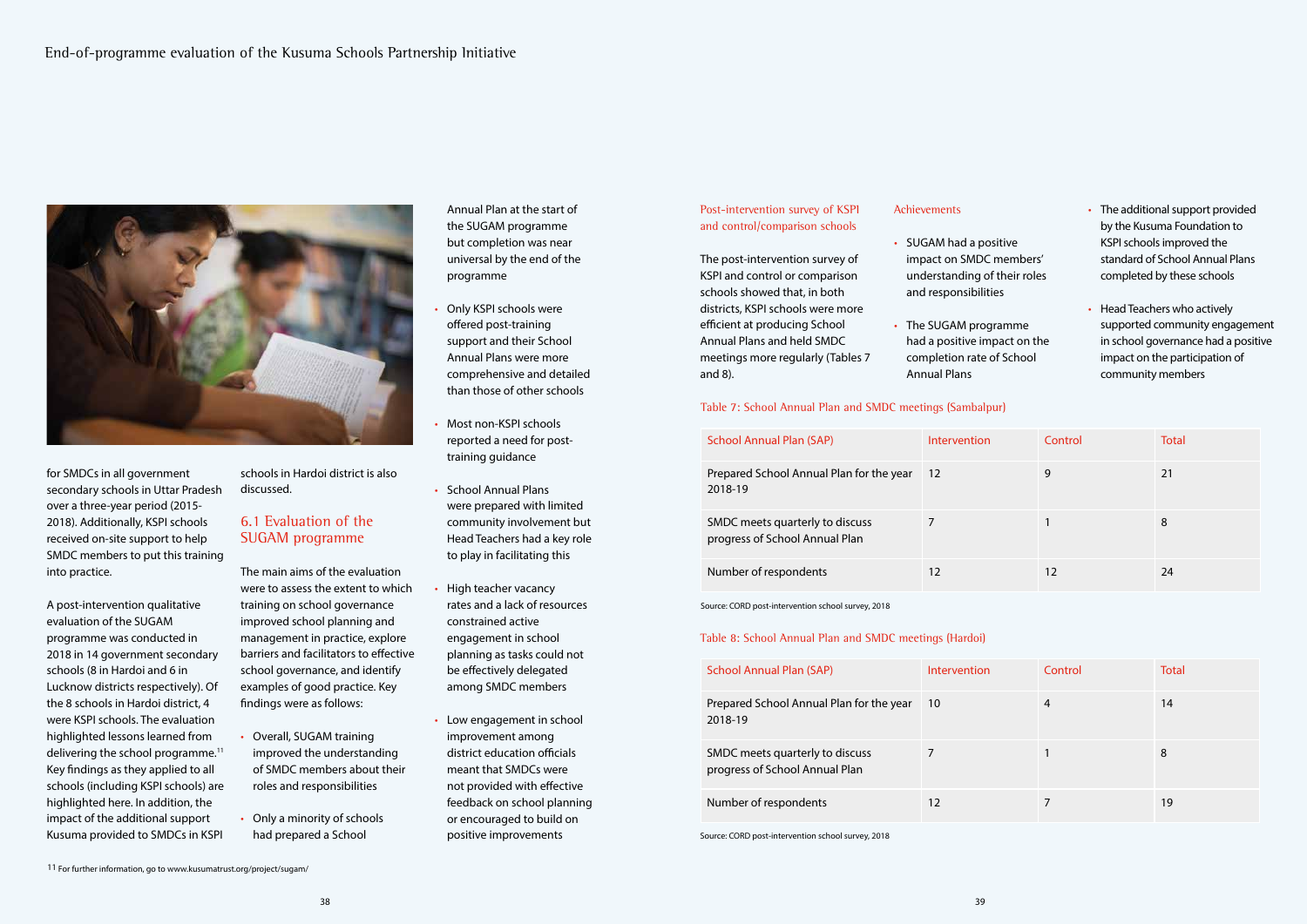### **Challenges**

attainment in Grade 10 Board examinations was selected as the benchmark for measuring student progress. Board examination results are more reliable than Class 9 or Class 11 results which are locally set and scored. However, Board examination pass rates are also susceptible to fluctuation due to a number of factors, such as variation in the difficulty of test papers,

scoring methods, or random checks on examination centres and other anti-cheating measures.

### State and district Class 10 Board examination results

The State and district pass rate in the Class 10 Board examinations fluctuated over the five year period of the KSPI (2013-14 to 2017-18)

in Uttar Pradesh and Odisha. Pass rates moved towards convergence at the endline (Chart 1).

Similarly, the State pass rate in the Class 10 Board examinations in Odisha was higher than the Sambalpur district rate during the five years of the KSPI (2013-14 to 2017-18) and moved towards convergence in 2017-18 (Chart 2).

#### Chart 1: Pass rates in Class 10 Board examinations: Uttar Pradesh and Hardoi



Source: Board of Secondary Education, Uttar Pradesh. Data provided by the Kusuma Foundation

- High teacher vacancy rates posed a barrier to the effective functioning of SMDCs
- **Staff turnover of District** Education Officials limited their knowledge of, or engagement in, the SUGAM programme

#### Lessons learned

- Head Teachers have a key role to play in improving school governance and community involvement and therefore increasing the number of permanent Head Teacher appointments is critical to improving school governance
- Most schools need posttraining support to put new learning into practice

# 6.2 The Head Teacher Development programme

A Head Teacher leadership programme was delivered in the final year of the KSPI in response to evaluation evidence that effective school leadership is critical to school improvement and governance. The Kusuma Foundation provided leadership training and support to Head Teachers in KSPI schools to enable them to improve school management and governance. Head Teachers were trained to observe teachers' classroom practice, identify areas for improvement, and prepare School Annual Plans in collaboration with School Management and Development Committees.

In Sambalpur, two retired heads of government schools were selected as Head Teacher coaches for the final year of the KSPI. In Hardoi, difficulties were experienced in recruiting individuals with relevant skills and consequently on-site support was not provided to Head Teachers in this district.

The post-intervention survey conducted in 2018 found that nearly all the KSPI Head Teachers (20 out of 24) interviewed appreciated the school leadership training they received. Initially, Acting Head Teachers on temporary contracts did not see the training as directly relevant to their role and were reluctant to participate in training on school leadership but this changed over time as a result of direct contact with Kusuma staff. Over half (14) participated in a district-wide

peer support group on WhatsApp and most found this useful.

#### Achievements

- Overall, Kusuma's school leadership programme was well-received by Head Teachers and addressed a hitherto unmet need
- On-site support and regular visits by Kusuma staff increased Head Teacher receptivity to the leadership programme over time

#### **Challenges**

• Kusuma staff experienced difficulties in encouraging Head Teachers to participate in training and accept the coaches appointed by Kusuma

#### Lessons learned

• Head Teacher leadership programmes should form an integral part of the initial training and professional development of Head Teachers

# 7. Improving student learning levels (objective 6)

The overarching aim of Kusuma's multiple interventions in KSPI schools was to improve student learning. Initially, student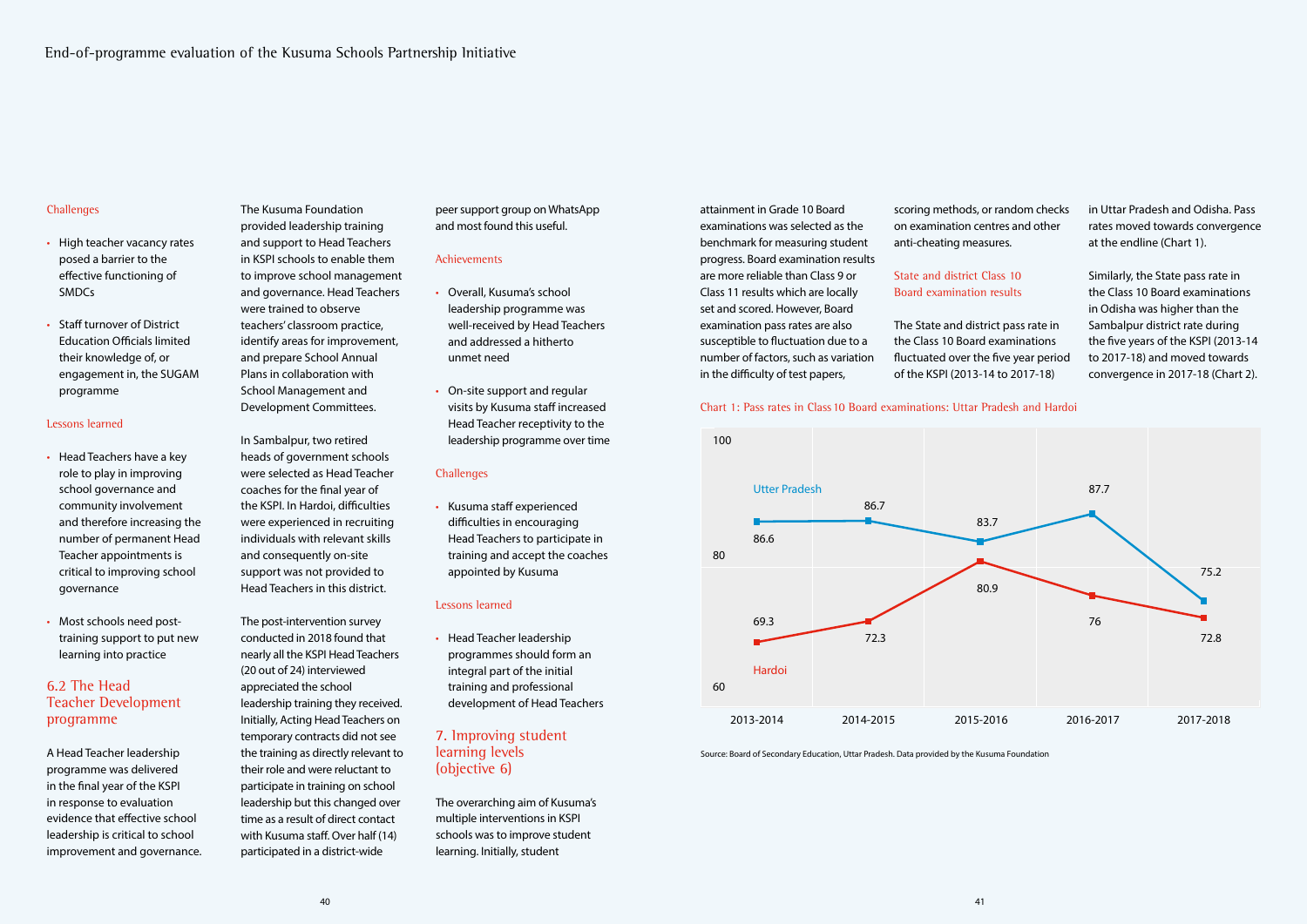the trend towards convergence in pass rates was the result of the positive impact of Kusuma's interventions in KSPI schools.

### Student scores in Udbhav learning assessments

This underlying positive trend in Board examination results in Hardoi KSPI schools was also reflected in the results of student assessments

| conducted as part of the Udbhav          | In the follow-up evaluation       |  |  |
|------------------------------------------|-----------------------------------|--|--|
| programme. For example,                  | conducted one year later in       |  |  |
| average student scores in the            | Hardoi district only, average     |  |  |
| baseline assessments                     | student scores were higher in     |  |  |
| conducted in 2015 were:                  | KSPI schools (32%) compared       |  |  |
|                                          | with 'light touch' schools (29%), |  |  |
| 28% in KSPI schools and                  | despite the lower starting point  |  |  |
| 27% in control schools in                | at baseline.                      |  |  |
| Sambalpur                                |                                   |  |  |
|                                          | Nevertheless, student scores in   |  |  |
| 24% in KSPI schools and 27%<br>$\bullet$ | Udbhav learning assessments       |  |  |
| in comparison schools in                 | were far lower than might be      |  |  |
| Hardoi                                   | suggested by the high pass rates  |  |  |

|         |                      | Hardoi  |         | Sambalpur |         |
|---------|----------------------|---------|---------|-----------|---------|
| Subject | School type          | 2013-14 | 2017-18 | 2013-14   | 2017-18 |
| English | Intervention schools | 72.4    | 68.3    | 72.5      | 66.1    |
|         | Control schools      | 85.5    | 73.1    | 73.3      | 67.0    |
|         | <b>Difference</b>    | $-13.1$ | $-4.8$  | $-0.8$    | $-0.9$  |
| Maths   | Intervention schools | 61.6    | 69.2    | 70.0      | 60.2    |
|         | Control schools      | 77.8    | 70.5    | 73.3      | 62.1    |
|         | <b>Difference</b>    | $-16.2$ | $-1.3$  | $-3.3$    | $-1.9$  |
| Science | Intervention schools | 67.6    | 69.8    | 70.0      | 60.4    |
|         | Control schools      | 84.9    | 71.9    | 73.3      | 62.3    |
|         | <b>Difference</b>    | $-17.3$ | $-2.1$  | $-3.3$    | $-1.9$  |

Table 9: Pass rates in English, Maths and Science in intervention and control schools in 2013-14 and 2017-18 (Hardoi and Sambalpur)

Source: Calculated from Board results data collected and compiled by the Kusuma Foundation

#### Chart 2: Pass rates in Secondary Board examinations: Odisha and Sambalpur

Source: Board of Secondary Education, Odisha. Data provided by the Kusuma Foundation



We now compare Class 10 Board examination results in KSPI schools with those of control schools in Sambalpur district and with comparison schools in Hardoi district.

## Class 10 Board examination results: KSPI and control/ comparison schools

The table on page 43 gives the pass percentages for English, Maths and Science, in control/ comparison and intervention schools in Sambalpur and Hardoi districts for 2013-14 and 2017-18. In Sambalpur, the pass rate in KSPI and control schools was similar, reflecting the random selection of schools to these two groups. The decline in pass rates in all three subjects between baseline and endline in KSPI and control schools is consistent with a decline in pass rates at the State level over the same period.

In Hardoi, the pass rate for comparison schools was higher than intervention schools for all the subjects in 2013-14 and in 2017-18. However, given the nonrandom selection of intervention

and comparison schools in the sample, a difference-indifferences approach is used to assess relative trends in pass rates over time. Table 9 shows that the difference between intervention and comparison schools was much higher at the baseline compared with the endline. For example, the difference in pass rates between KSPI and control schools for Maths and Science was much higher at baseline (16% and 17% respectively) compared with the endline in 2017-18 (1% and 2% respectively). This suggests that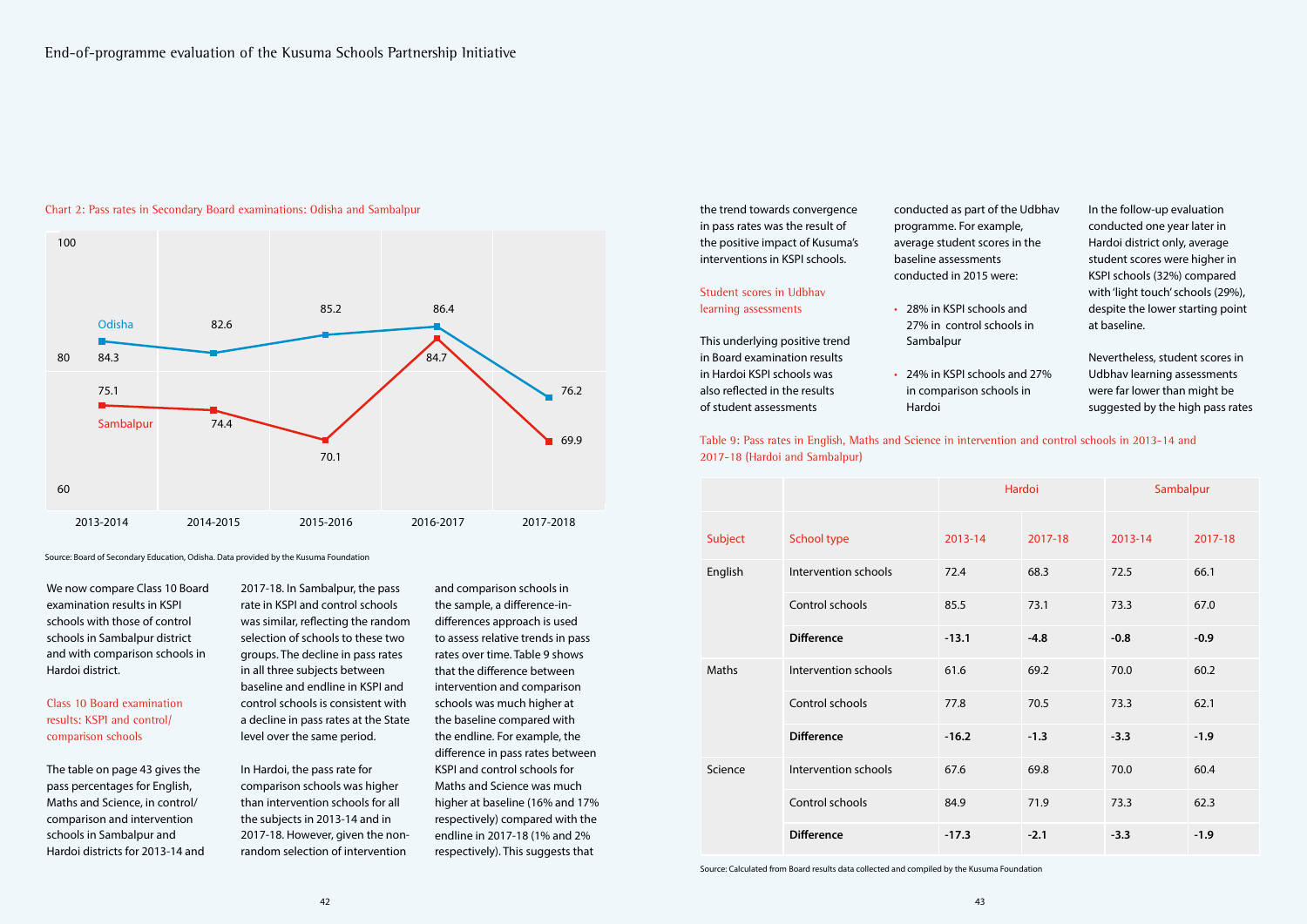around Rs50-300 per subject per month. Students whose families could not meet the cost of tuition all year round reported taking private tuition for three months prior to the Board examinations.

In Sambalpur, fewer students accessed private tuition (16 out of 28) for one or more subjects and this probably reflects the lower teacher vacancy rate in this district. The amounts paid for tuition varied considerably with families paying between Rs200 to Rs500 per month.

#### **Achievements**

- There was a positive correlation between test score gains and attendance across all three phases of the SSRP
- The evaluation of SSRP provided proof of concept for the potential effectiveness of the programme and provided the basis for a larger scale evaluation using experimental research methods to prove impact
- Kusuma was successful in developing an innovative remedial education programme that seeks to

address a key problem in secondary education in India, and beyond

### **Challenges**

- Reasons for scores declining or staying the same requires further investigation
- Student use of private tuition has a significant impact on student attainment regardless of the content of school-level interventions

#### Lessons learned

• A remedial programme is needed at the primary and



secondary level in the short and medium term, until learning levels of Class 9 students demonstrate that a remedial programme is no longer needed

- Government ownership of the SSRP is required to ensure that the programme is integrated into the government school system and implemented effectively
- Future evaluations of remedial education programmes could investigate the impact of the programme on the use and cost of remedial tuition for families

up across Odisha as the 'Utkarsh' programme. In 2019-2020, a randomised controlled trial, was conducted to assess the impact of the programme on student learning. The evaluation was funded by the Kusuma Trust UK and implemented by J-PAL South Asia.<sup>13</sup>

achieved in Board examinations. In response, Kusuma focused on obtaining accurate assessments of *actual* student learning levels with the aim of measuring distance travelled by students as they progressed towards achieving grade-level learning. This was the core purpose of Kusuma's innovative Secondary School Readiness Programme (SSRP).12

### Impact of the Secondary School Readiness Programme

The London School of Economics was commissioned to analyse preand post-intervention test scores in KSPI schools in Hardoi and Sambalpur districts in 2016-17. Key findings were as follows:

- Students experienced marked improvements between baseline and endline marks:
- In Sambalpur, the average gain in test scores was highest in Odia (9.7% points) and lowest in Science (1.2% points)
- In Hardoi, the average gain was highest in Hindi (13.3% points) and lowest in Environmental Studies (EVS) (3.03% points)
- While improvements in marks translated mostly into upward

movements across learning levels, there were also students who either moved down or remained at the same learning level

- There was a positive correlation between test score gains and attendance across all three phases:
- The strongest association is found for the Supported Learning Phase
- The association is robust for Maths across all phases and weakest for Science - The assignment of students into the Foundation Camp and Supported Learning Phase depending on baseline performance was

not perfectly implemented. 91% (98%) of the students surveyed attended both phases in Sambalpur (Hardoi)

The evaluation concluded that experimental research is needed to provide causal evidence for the programme effects and shed light on the mechanisms through which SSRP affects student performance.

Having successfully incubated an innovative remedial education programme, the SSRP was scaled

#### Use of private tuition

An indirect impact of the SSRP or other school improvement programmes that might be investigated in the future concerns student use and cost of private tuition. As indicated earlier,<sup>14</sup> the evaluation of the Udbhav programme showed that the highest scoring students received private tuition. The use of private tuition could possibly decline in response to improvements to the quality of secondary schooling.

In Hardoi, the post-intervention household survey indicated that a large majority of students interviewed (26 out of 29) used private tuition for (in priority order) English, Maths and Science, reflecting the shortage of teachers in these subjects. All students accessed private tuition six days a week, paying

13 For further information, go to www.kusumatrust.org/project/jpal-ssrp/

14 For further information, see page 33

<sup>12</sup> For further information, see page 34